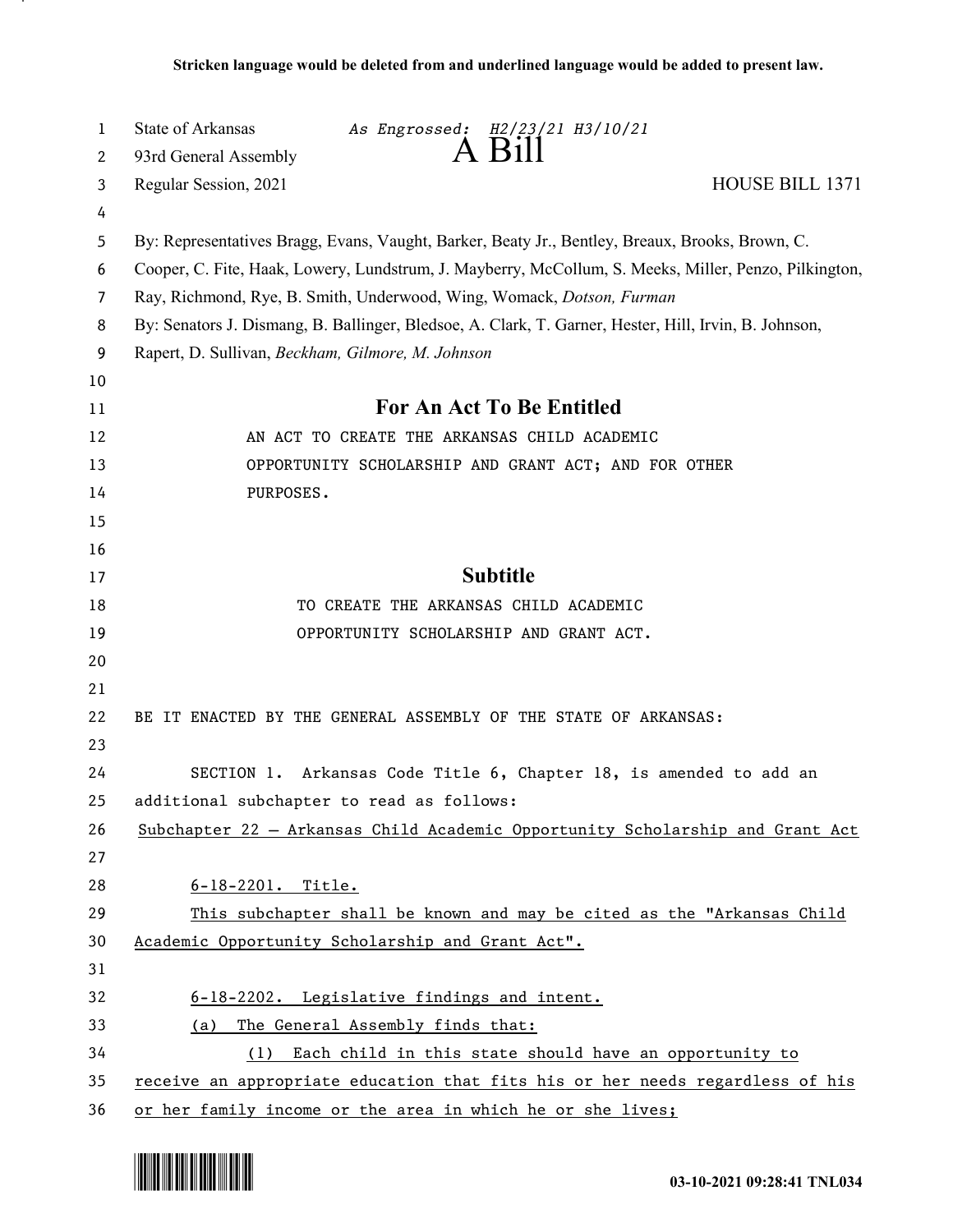| 1  | A parent, legal guardian, or person standing in loco<br>(2)                   |
|----|-------------------------------------------------------------------------------|
| 2  | parentis should be able to make educational decisions for his or her child;   |
| 3  | (3) An appropriate educational setting that fits a child's                    |
| 4  | individual needs is important to the civic and economic condition of the      |
| 5  | state; and                                                                    |
| 6  | Providing each child in this state with the opportunity to<br>(4)             |
| 7  | receive an appropriate education is one of the greatest concerns of the       |
| 8  | General Assembly.                                                             |
| 9  | (b) It is the intent of the General Assembly to ensure that resources         |
| 10 | are available to give families the means and opportunity to provide each      |
| 11 | child with an appropriate education.                                          |
| 12 |                                                                               |
| 13 | 6-18-2203. Definitions.                                                       |
| 14 | As used in this subchapter:                                                   |
| 15 | (1) "Educational services provider" means a provider of eligible              |
| 16 | educational services under § 6-18-2204;                                       |
| 17 | (2) "Eligible contribution" means a monetary contribution from                |
| 18 | an eligible taxpayer, as defined in § 26-51-515, to an eligible student       |
| 19 | support organization subject to the restrictions under this subchapter;       |
| 20 | (3)(A) "Eligible private school payment" means a payment that                 |
| 21 | <u>is:</u>                                                                    |
| 22 | (i) Funded by eligible contributions under this                               |
| 23 | subchapter; and                                                               |
| 24 | (ii) Made to a public school, open-enrollment public                          |
| 25 | charter school, or nonpublic school for an eligible student who is enrolled   |
| 26 | in a private school and intends to attend a class or participate in a program |
| 27 | offered by the public school, open-enrollment public charter school, or       |
| 28 | nonpublic school.                                                             |
| 29 | "Eligible private school payment" does not include an<br>(B)                  |
| 30 | eligible public school payment;                                               |
| 31 | $(4)$ (A) "Eligible public school payment" means a grant that is:             |
| 32 | (i) Funded by eligible contributions under this                               |
| 33 | subchapter; and                                                               |
| 34 | (ii) Paid to an eligible public school or an open-                            |
| 35 | enrollment public charter school for eligible educational services.           |
| 36 | (B) "Eligible public school payment" does not include an                      |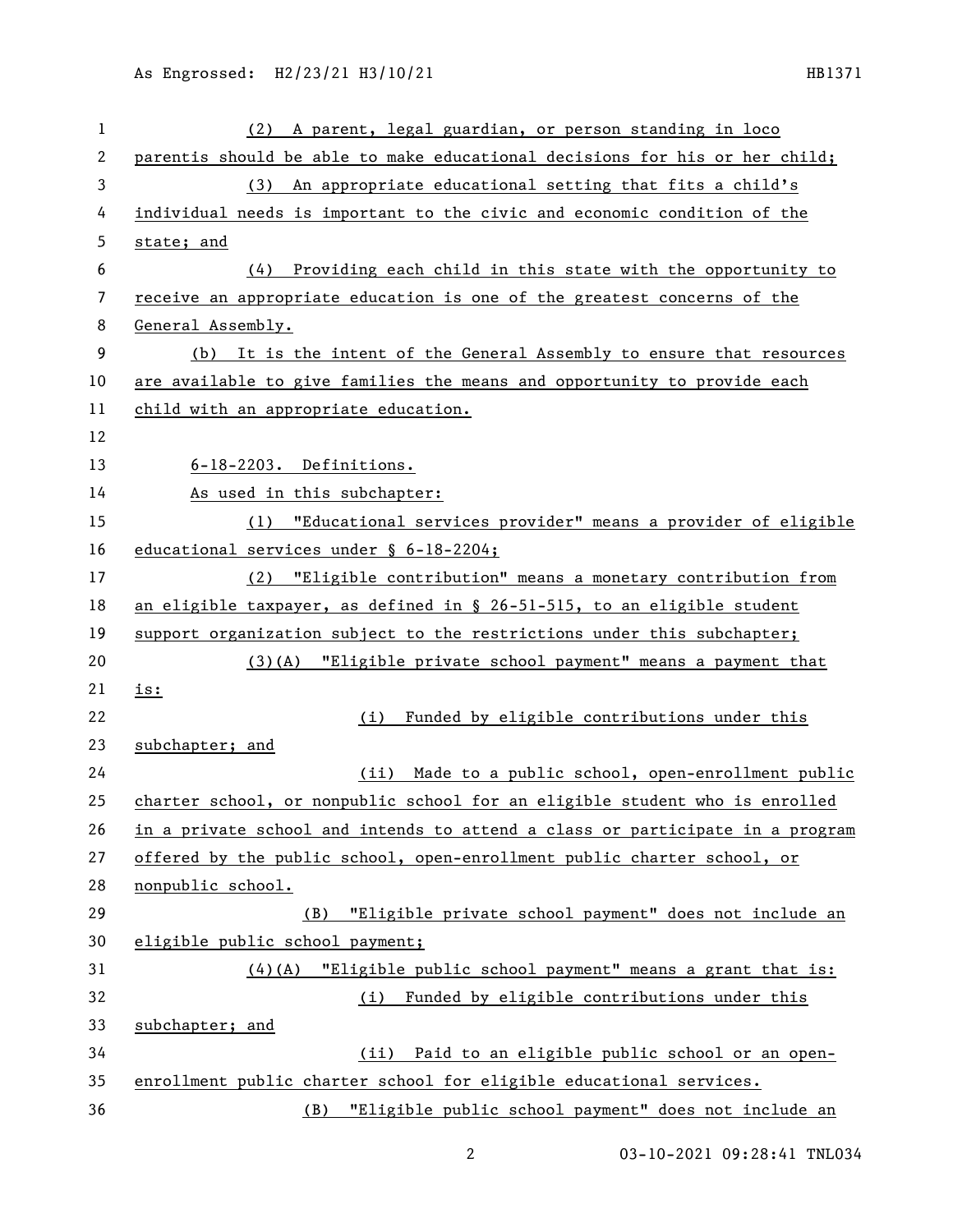| 1              | eligible private school payment;                                              |
|----------------|-------------------------------------------------------------------------------|
| 2              | (5)(A) "Eligible public school" means a public school in which                |
| 3              | at least fifty-five percent (55%) of the previous school year's enrolled      |
| 4              | students are eligible to receive a free or reduced-price meal under the       |
| 5              | National School Lunch Act, 42 U.S.C. § 1751 et seq.                           |
| 6              | "Eligible public school" includes an open-enrollment<br>(B)                   |
| $\overline{7}$ | public charter school;                                                        |
| 8              | $(6)(A)$ "Eligible student" means a resident of this state who:               |
| 9              | (i) Is receiving a scholarship under this subchapter                          |
| 10             | for the first time;                                                           |
| 11             | (ii) Is transferring from a public school in this                             |
| 12             | state at which the student has been enrolled for at least one (1) semester    |
| 13             | immediately preceding the first semester for which the student receives a     |
| 14             | student scholarship under this subchapter to attend a nonpublic school that   |
| 15             | is eligible to participate in the Arkansas Child Academic Opportunity         |
| 16             | Scholarship and Grant Act program under § 6-18-2211;                          |
| 17             | (iii) Was not continuously enrolled in a nonpublic                            |
| 18             | school in this state during the school year immediately preceding the first   |
| 19             | semester for which the student receives a student scholarship under this      |
| 20             | subchapter to attend a nonpublic school that is eligible to participate in    |
| 21             | the Arkansas Child Academic Opportunity Scholarship and Grant Act program     |
| 22             | under § 6-18-2211; and                                                        |
| 23             | (iv) Has a household or family income that is less                            |
| 24             | than or equal to two hundred percent (200%) of the federal poverty            |
| 25             | guidelines.                                                                   |
| 26             | "Eligible student" may include a student who:<br>(B)                          |
| 27             | (i) Has an individualized education program or an                             |
| 28             | individualized service plan in accordance with the Individuals with           |
| 29             | Disabilities Education Act, 20 U.S.C. § 1400 et seq., as it existed on        |
| 30             | January 1, 2021;                                                              |
| 31             | Is eligible to participate in the Succeed<br>(ii)                             |
| 32             | Scholarship Program under § 6-41-901 et seq.;                                 |
| 33             | (iii) Has a parent who is a member of the National                            |
| 34             | Guard or a parent who is a member of the United States Armed Forces and is on |
| 35             | active duty or was killed in the line of duty; or                             |
| 36             | (iv) Is in foster care or has been in the foster                              |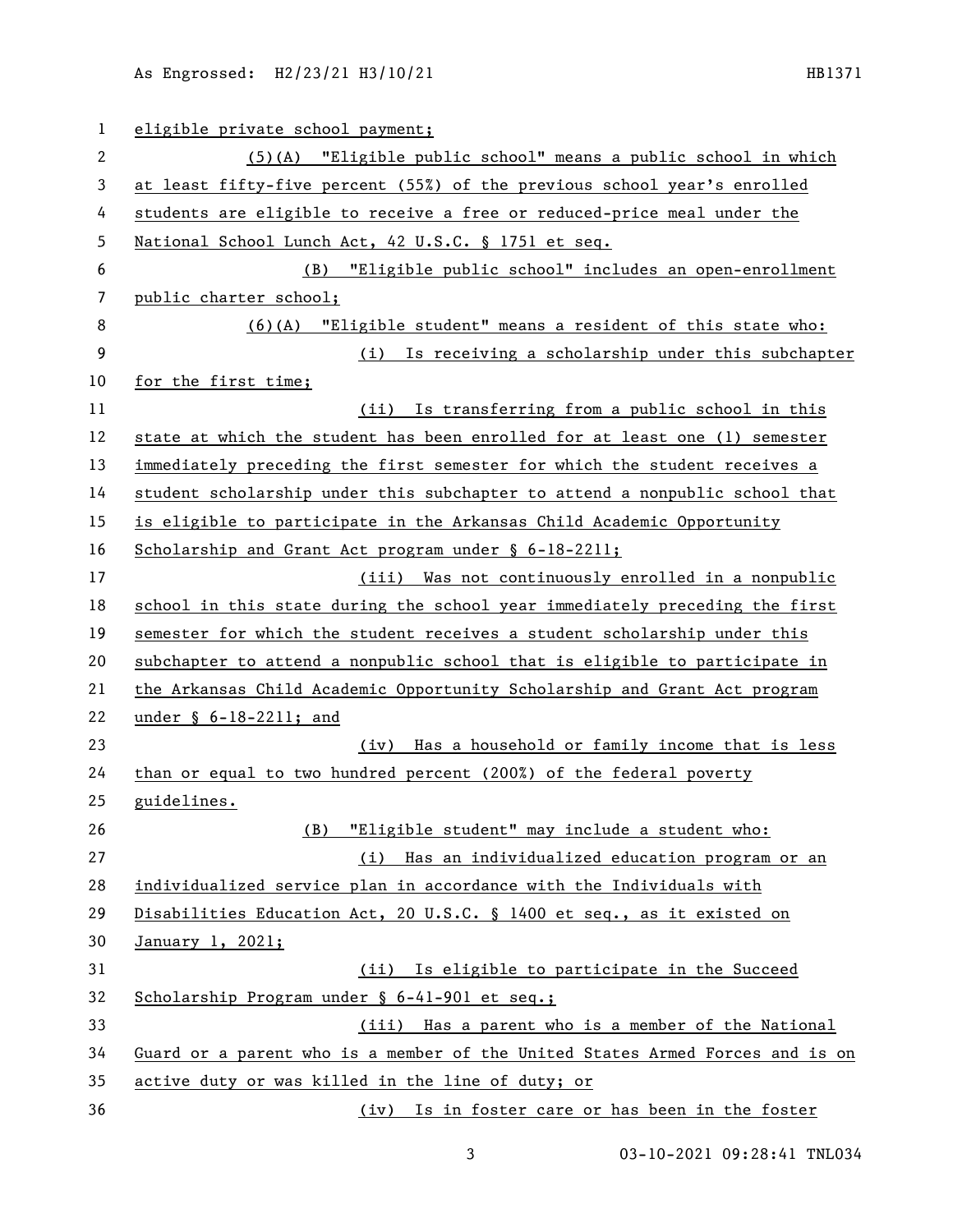| 1              | care system and achieved permanency through adoption, reunification, or       |
|----------------|-------------------------------------------------------------------------------|
| 2              | permanent guardianship;                                                       |
| 3              | (C) "Eligible student" does not include a student who                         |
| 4              | attends a home school;                                                        |
| 5              | "Eligible student support organization" means a charitable<br>(7)             |
| 6              | organization that:                                                            |
| $\overline{7}$ | Is exempt from federal income tax under 26 U.S.C. §<br>(A)                    |
| 8              | $501(c)(3)$ of the Internal Revenue Code, as it existed on January 1, 2021;   |
| 9              | Is an Arkansas entity that is formed under the<br>(B)                         |
| 10             | Arkansas Nonprofit Corporation Act of 1993, § 4-33-101 et seq.;               |
| 11             | Is certified by the Division of Elementary and<br>(C)                         |
| 12             | Secondary Education under § 6-18-2205;                                        |
| 13             | Complies with the operational requirements under § 6-<br>(D)                  |
| 14             | 18-2206; and                                                                  |
| 15             | Receives eligible contributions to fund and administer<br>(E)                 |
| 16             | student scholarships and grants to eligible public schools according to the   |
| 17             | rules prescribed by this subchapter;                                          |
| 18             | (8) "Institution of higher education" means a public or private               |
| 19             | institution that provides postsecondary education;                            |
| 20             | (9) "Operator" means:                                                         |
| 21             | (A) A president, officer, or board member of an eligible                      |
| 22             | student support organization or a person with equivalent decision-making      |
| 23             | authority over an eligible student support organization; or                   |
| 24             | (B) An owner or other person with equivalent decision-                        |
| 25             | making authority over an educational services provider that receives payment  |
| 26             | from a student scholarship under § 6-18-2204;                                 |
| 27             | (10) "Parent" means an individual who is a parent, a legal                    |
| 28             | guardian, or standing in loco parentis of an eligible student;                |
| 29             | (11) "Private school student support organization" means an                   |
| 30             | eligible student support organization that makes payments to a public school, |
| 31             | open-enrollment charter school, or nonpublic school for an eligible student   |
| 32             | who is enrolled in a private school and intends to attend a class or          |
| 33             | participate in a program offered by the public school, open-enrollment        |
| 34             | charter school, or nonpublic school;                                          |
| 35             | (12) "Public school student support organization" means an                    |
| 36             | eligible student support organization that makes payments to an eligible      |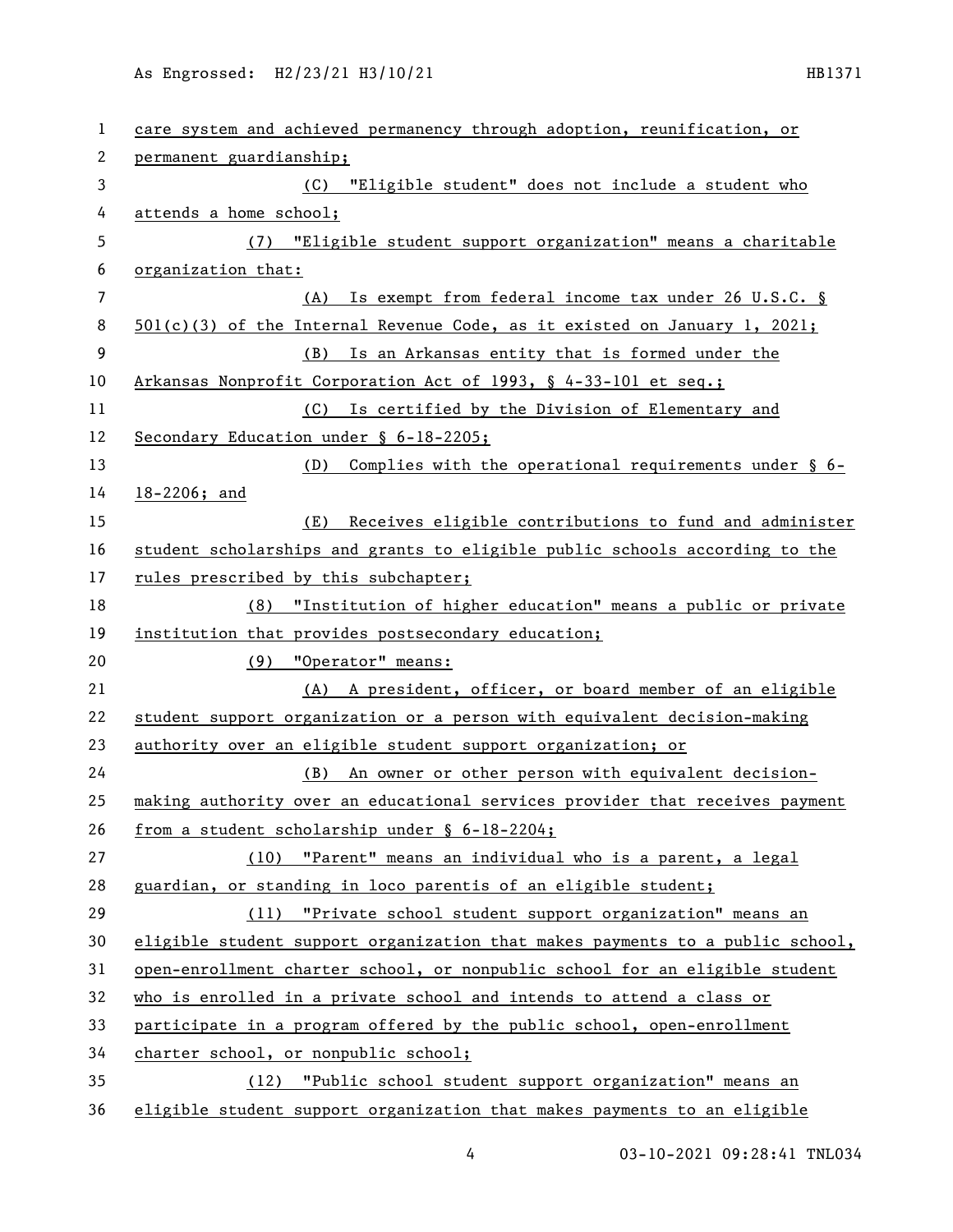| 1              | public school; and                                                            |
|----------------|-------------------------------------------------------------------------------|
| $\overline{2}$ | (13) "Student scholarship" means a scholarship established for                |
| 3              | an eligible student under this subchapter that provides funds that are        |
| 4              | disbursed by an eligible student support organization and that a parent may   |
| 5              | use to pay for tuition and other approved educational services on behalf of   |
| 6              | the eligible student.                                                         |
| $\overline{7}$ |                                                                               |
| 8              | 6-18-2204. Arkansas Child Academic Opportunity Scholarship and Grant          |
| 9              | Act - Creation - Eligible contributions.                                      |
| 10             | The Arkansas Child Academic Opportunity Scholarship and Grant Act<br>(a)      |
| 11             | is established under this subchapter.                                         |
| 12             | An eligible student support organization may:<br>(b)                          |
| 13             | $(1)(A)$ Finance an:                                                          |
| 14             | (i) Eligible private school payment for an eligible                           |
| 15             | student if the eligible student support organization is a private school      |
| 16             | student support organization; or                                              |
| 17             | (ii) Eligible public school payment for an eligible                           |
| 18             | public school if the eligible student support organization is a public school |
| 19             | student support organization.                                                 |
| 20             | An eligible student support organization shall not be<br>(B)                  |
| 21             | required to finance both eligible private school payments and eligible public |
| 22             | school payments; and                                                          |
| 23             | (2)(A) Receive eligible contributions under this subchapter.                  |
| 24             | Eligible contributions received by a private school<br>(B)                    |
| 25             | student support organization shall be used to fund student scholarships       |
| 26             | awarded to eligible students under this subchapter.                           |
| 27             | (C) Eligible contributions received by a public school                        |
| 28             | student support organization shall be used to fund grants awarded to eligible |
| 29             | public schools under this subchapter.                                         |
| 30             | (c) Funds received by a nonpublic school or an educational services           |
| 31             | provider from a private school student support organization on behalf of an   |
| 32             | eligible student shall be used for only the following expenses of the         |
| 33             | eligible student:                                                             |
| 34             | Tuition, fees, and the cost of required uniforms for a<br>(1)                 |
| 35             | nonpublic:                                                                    |
| 36             | School in this state that meets the eligibility<br>(A)                        |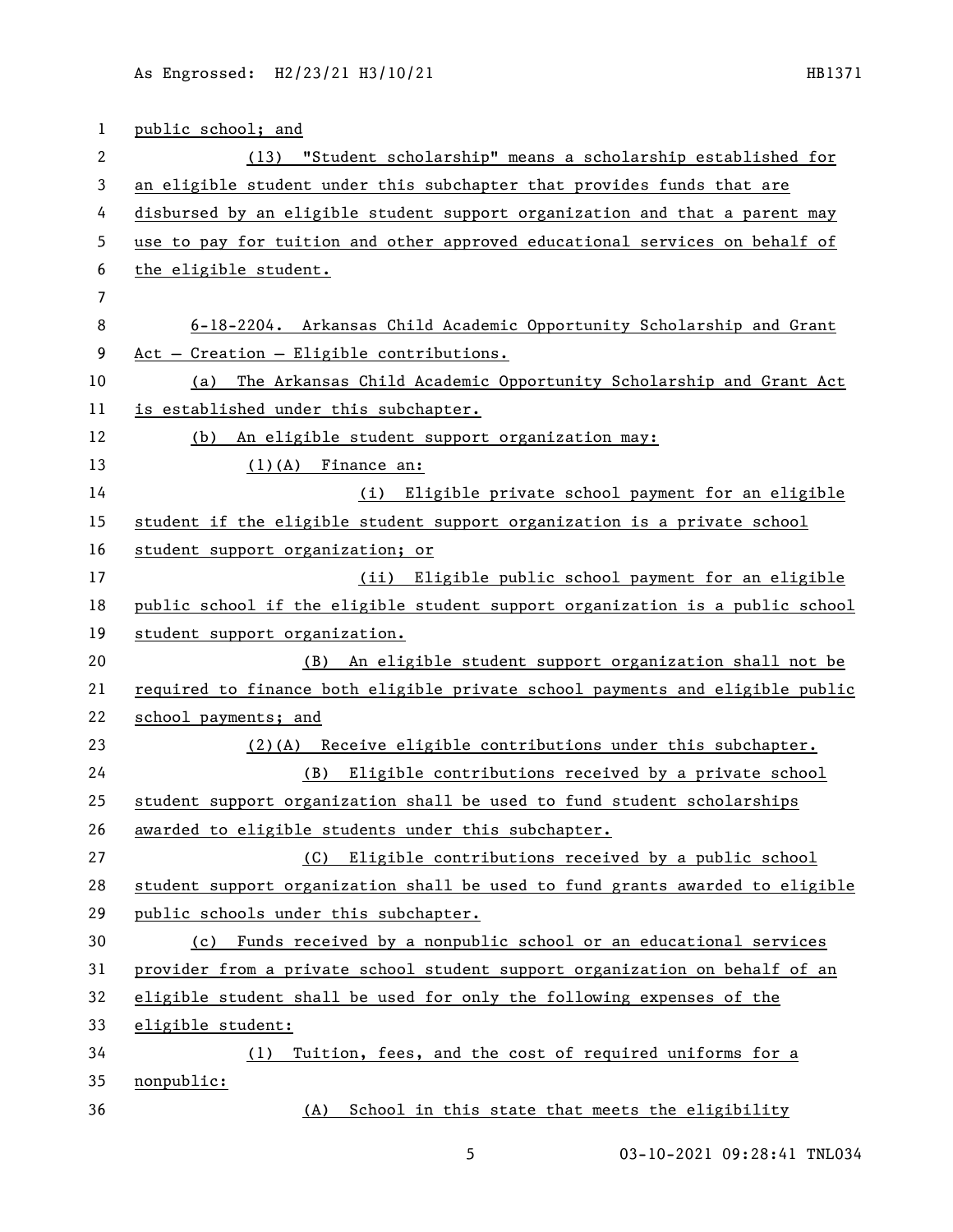| $\mathbf{1}$ | requirements under § 6-18-2211; or                                            |
|--------------|-------------------------------------------------------------------------------|
| 2            | (B)<br>Online learning program or course;                                     |
| 3            | Textbooks required by a nonpublic school or online learning<br>(2)            |
| 4            | program or course;                                                            |
| 5            | Tutoring services provided by a:<br>(3)                                       |
| 6            | Teacher who is licensed by the State Board of<br>(A)                          |
| 7            | Education;                                                                    |
| 8            | (B)<br>Person qualified to be a substitute teacher under § 6-                 |
| 9            | 15-1004 and the rules of the state board;                                     |
| 10           | Person who has at least one (1) semester of teaching<br>(C)                   |
| 11           | experience at an institution of higher education; or                          |
| 12           | (D)<br>Tutoring facility with a license to operate in this                    |
| 13           | state;                                                                        |
| 14           | Specific course materials, including without limitation any<br>(4)            |
| 15           | required supplemental materials;                                              |
| 16           | $(5)$ Fees for:                                                               |
| 17           | Nationally standardized assessments, including without<br>(A)                 |
| 18           | limitation assessments required by the state board of all public students and |
| 19           | nationally recognized norm-referenced examinations;                           |
| 20           | Advanced Placement exams;<br>(B)                                              |
| 21           | College placement examinations, including without<br>(C)                      |
| 22           | limitation the ACT and the SAT;                                               |
| 23           | Industry certification examinations; or<br>(D)                                |
| 24           | (E)<br>Other assessments necessary to complete an eligible                    |
| 25           | student's course of study;                                                    |
| 26           | (6) Fees for specialized after-school or summer education                     |
| 27           | programs whose primary purpose is to provide academic instruction;            |
| 28           | (7)(A) Services that are provided by a public school district or              |
| 29           | an open-enrollment public charter school, including without limitation        |
| 30           | academic courses, nonacademic programs, and extracurricular programs.         |
| 31           | A public school district or an open-enrollment public<br>(B)                  |
| 32           | charter school that provides services to a student who is the recipient of a  |
| 33           | student scholarship under this subchapter is entitled to receive, from the    |
| 34           | student's private school student support organization, an amount that is not  |
| 35           | more than one-sixth $(1/6)$ of the state foundation funding amount that would |
| 36           | be received by the public school district or open-enrollment public charter   |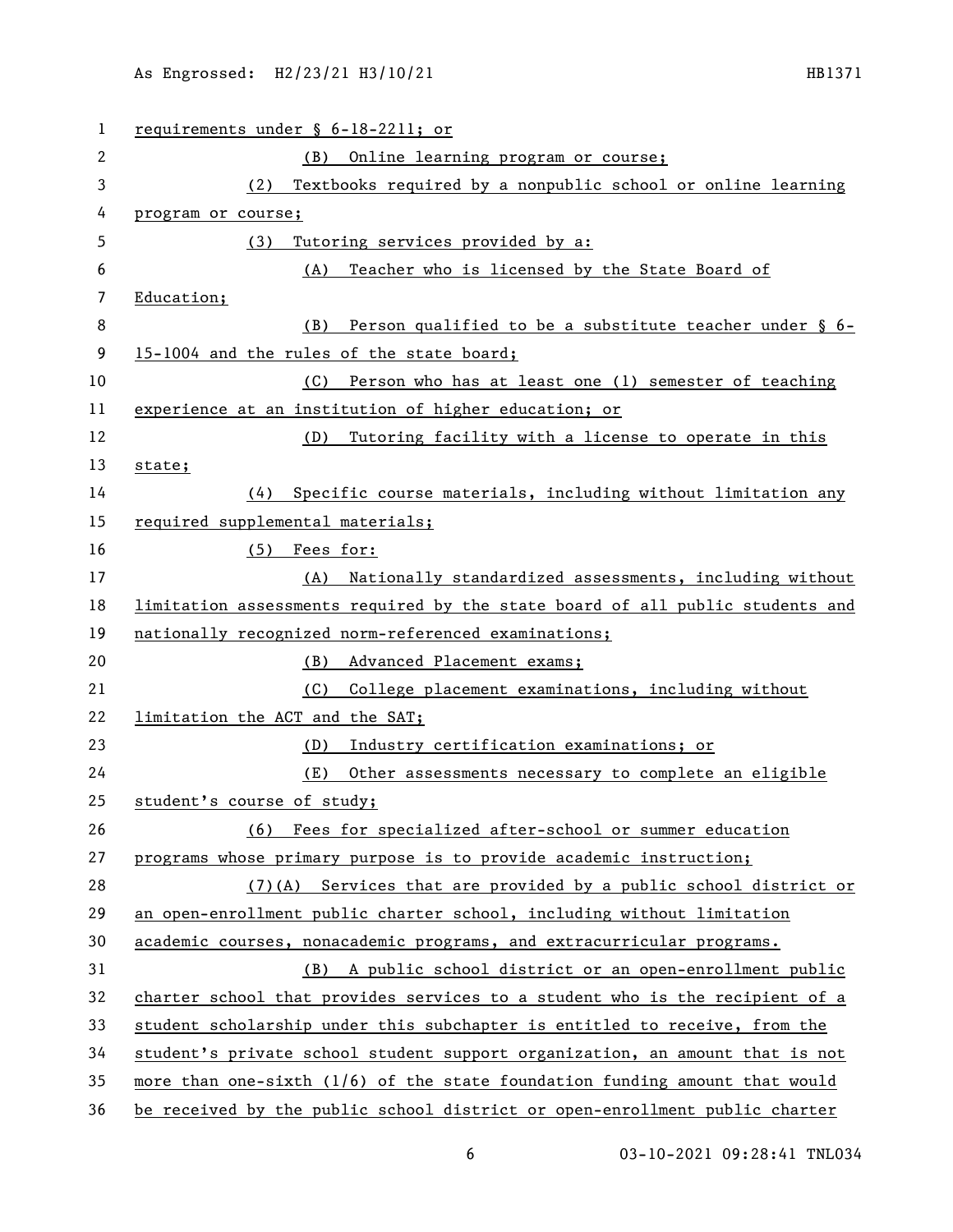| 1              | school under $\S$ 6-20-2305(a)(2) for each academic course in which the student  |
|----------------|----------------------------------------------------------------------------------|
| 2              | is enrolled as described in § 6-18-232;                                          |
| 3              | Tuition and fees at an in-state or out-of-state institution<br>(8)               |
| 4              | of higher education if the eligible student is enrolled both in high school      |
| 5              | and an academic course at an in-state or out-of-state institution of higher      |
| 6              | education;                                                                       |
| $\overline{7}$ | Textbooks and materials related to coursework at an<br>(9)                       |
| 8              | institution of higher education if an eligible student is enrolled in an         |
| 9              | academic course at an in-state or out-of-state institution of higher             |
| 10             | education;                                                                       |
| 11             | Specialized services that are necessary to facilitate an<br>(10)                 |
| 12             | eligible student's education, including without limitation:                      |
| 13             | Applied behavior analysis as defined in § 23-99-418;<br>(A)                      |
| 14             | (B)<br>Audiology as defined in § 17-100-103;                                     |
| 15             | (C)<br>Dyslexia support;                                                         |
| 16             | Occupational therapy as defined in § 17-88-102;<br>(D)                           |
| 17             | (E)<br>Physical therapy as defined in § 17-93-102;                               |
| 18             | (F)<br>Speech-language pathology as defined in § 17-100-103;                     |
| 19             | and                                                                              |
| 20             | Other services approved by the Division of Elementary<br>(G)                     |
| 21             | and Secondary Education;                                                         |
| 22             | $(11)(A)$ Transportation required for travel to and from an                      |
| 23             | educational services provider.                                                   |
| 24             | Student scholarship funds used for expenses related to<br>(B)                    |
| 25             | transportation under subdivision $(c)(11)(A)$ of this section shall not exceed   |
| 26             | ten percent (10%) of the student scholarship funds provided under $\S$ 6-18-2207 |
| 27             | for that academic year; and                                                      |
| 28             | (12) Any other legitimate educational expense approved by the                    |
| 29             | private school student support organization.                                     |
| 30             | (d) A nonpublic school or educational services provider that receives            |
| 31             | payments under this section shall not share the payments with, refund the        |
| 32             | payments to, or rebate the payments under this section to a parent or            |
| 33             | eligible student other than to credit a refund directly to the account that      |
| 34             | contains the eligible student's student scholarship funds.                       |
| 35             | (e) Funds received by an eligible public school from an eligible                 |
| 36             | student support organization shall be used only for the following expenses:      |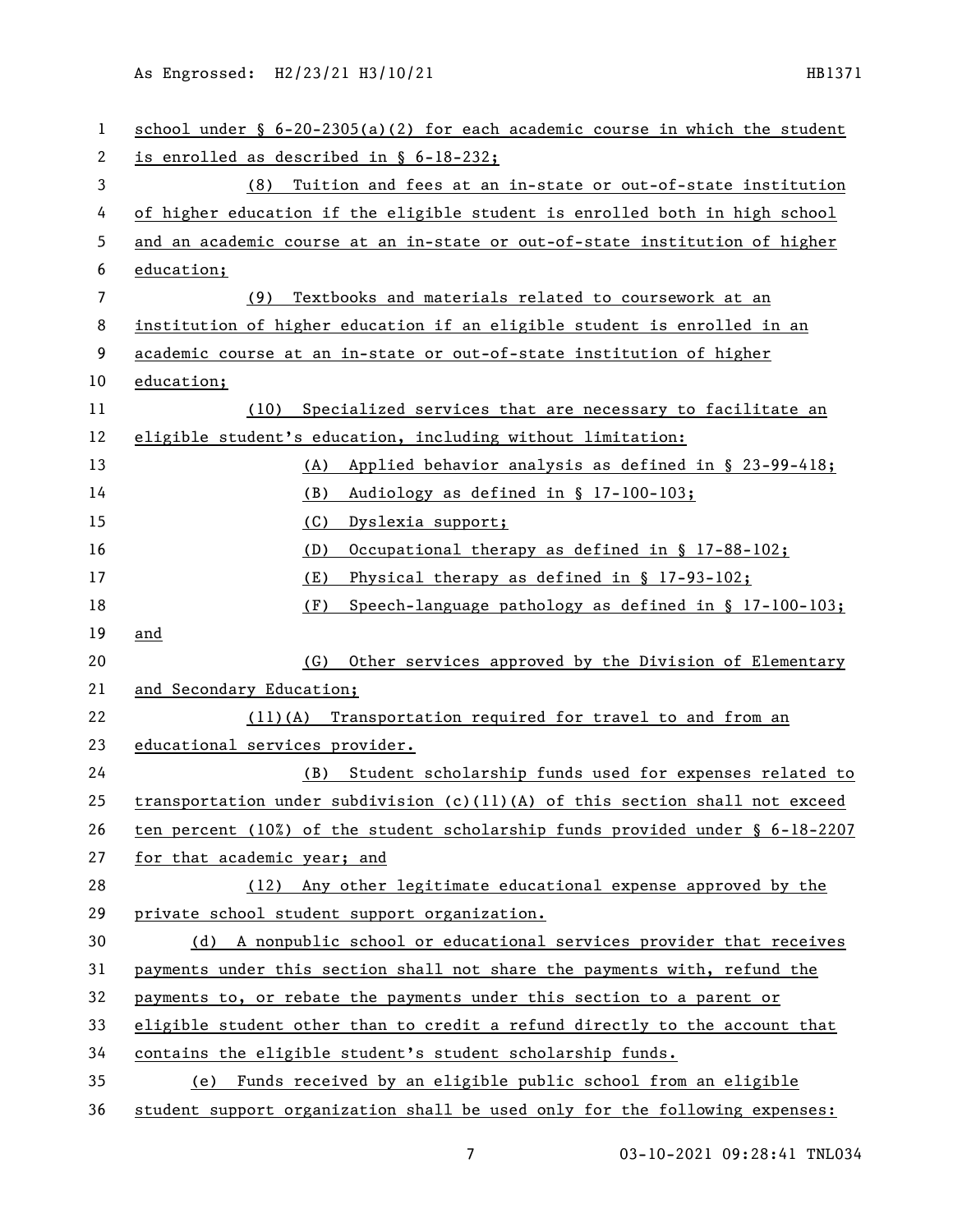| 1  | Public school technology enhancements, including without<br>(1)               |
|----|-------------------------------------------------------------------------------|
| 2  | limitation:                                                                   |
| 3  | (A)<br>Wireless access points;                                                |
| 4  | Installation of cabling;<br>(B)                                               |
| 5  | (C)<br>Wireless internet hot spots that are available for                     |
| 6  | check out;                                                                    |
| 7  | (D)<br>Laptop computers; and                                                  |
| 8  | Tablet computers;<br>(E)                                                      |
| 9  | Building upgrades for:<br>(2)                                                 |
| 10 | Heating, ventilation, and air conditioning repairs;<br>(A)                    |
| 11 | and                                                                           |
| 12 | Roof repairs;<br>(B)                                                          |
| 13 | Resources for Response to Intervention;<br>(3)                                |
| 14 | (4)<br>Remote learning intervention platform technology;                      |
| 15 | Social and emotional well-being programming for public<br>(5)                 |
| 16 | school students and parents of public school students;                        |
| 17 | Parent support centers for parents of public school students<br>(6)           |
| 18 | who are economically disadvantaged;                                           |
| 19 | Parent support centers for parents of public school students<br>(7)           |
| 20 | with intellectual or developmental disabilities;                              |
| 21 | Professional development training for public school staff<br>(8)              |
| 22 | specific to diverse public school student populations;                        |
| 23 | Professional development training for public school staff<br>(9)              |
| 24 | specific to economically disadvantaged public school student populations;     |
| 25 | (10) Sensory rooms and equipment for indoor and outdoor special               |
| 26 | education services manipulatives that public school students use for hands-on |
| 27 | problem-solving;                                                              |
| 28 | Funding for economically disadvantaged public school<br>(11)                  |
| 29 | student populations, including without limitation funding for:                |
| 30 | Personal care items;<br>(A)                                                   |
| 31 | Clothing; and<br><u>(B)</u>                                                   |
| 32 | Food;<br>(C)                                                                  |
| 33 | (12) After-hours training resources for parents of public school              |
| 34 | students, including without limitation resources for training in:             |
| 35 | Basic technology and computer literacy; and<br>(A)                            |
| 36 | Math and reading literacy; and<br>(B)                                         |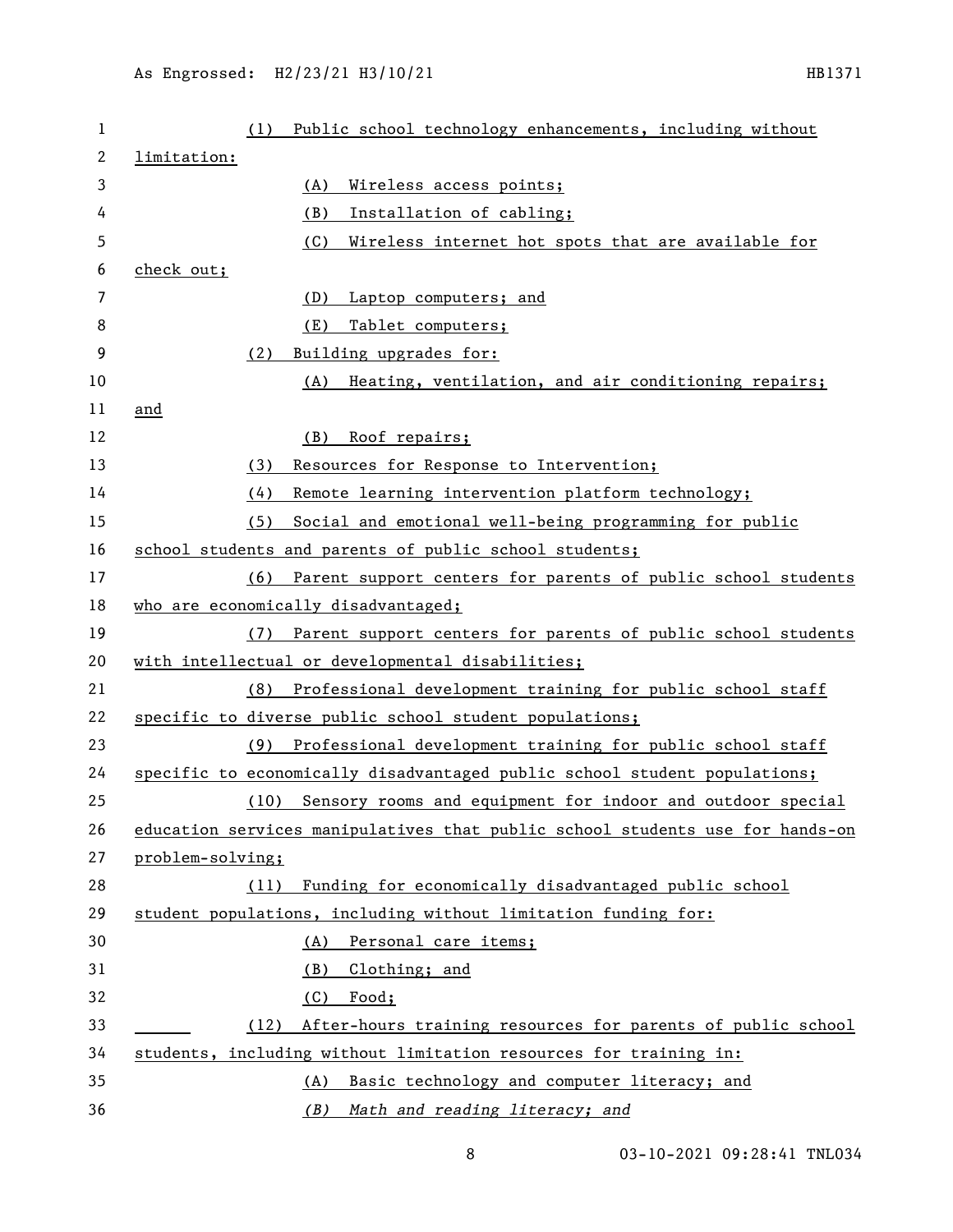| 1  | (13) Resources, materials, and equipment for workforce and                    |
|----|-------------------------------------------------------------------------------|
| 2  | skills training courses.                                                      |
| 3  | 6-18-2205. Application to become eligible student support                     |
| 4  | organization.                                                                 |
| 5  | $(a)(1)$ An organization that seeks to become or continue to be an            |
| 6  | eligible student support organization under this subchapter shall apply to    |
| 7  | the Division of Elementary and Secondary Education for initial certification  |
| 8  | or renewal of certification as an eligible student support organization by    |
| 9  | May 1 immediately preceding the school year for which the organization        |
| 10 | intends to fund student scholarships or grants to eligible public schools.    |
| 11 | $(2)(A)$ An organization shall specify in an application it                   |
| 12 | submits under this section whether the organization intends to:               |
| 13 | (i) Operate as a private school student support                               |
| 14 | organization;                                                                 |
| 15 | Operate as a public school student support<br>(ii)                            |
| 16 | organization; or                                                              |
| 17 | (iii) Operate both as a private school student                                |
| 18 | support organization and a public school student support organization.        |
| 19 | An organization shall not be required to operate as<br>(B)                    |
| 20 | both a private school student support organization and a public school        |
| 21 | student support organization.                                                 |
| 22 | $(b)(1)$ An application for initial certification as an eligible student      |
| 23 | support organization under subsection (a) of this section shall include:      |
| 24 | (A) A copy of the organization's incorporation documents                      |
| 25 | under the Arkansas Nonprofit Corporation Act of 1993, § 4-33-101 et seq.;     |
| 26 | A copy of the organization's Internal Revenue Service<br>(B)                  |
| 27 | determination letter certifying the organization is a nonprofit organization  |
| 28 | under 26 U.S.C. $\S$ 501(c)(3);                                               |
| 29 | A description of the organization's financial plan<br>(C)                     |
| 30 | that demonstrates the organization has sufficient funds to operate throughout |
| 31 | the upcoming academic year;                                                   |
| 32 | A copy of the organizational chart of the<br>(D)                              |
| 33 | organization; and                                                             |
| 34 | If the organization applies to operate as a private<br>(E)                    |
| 35 | school student support organization, a description of the:                    |
| 36 | Methodology the organization will use to verify<br>(i)                        |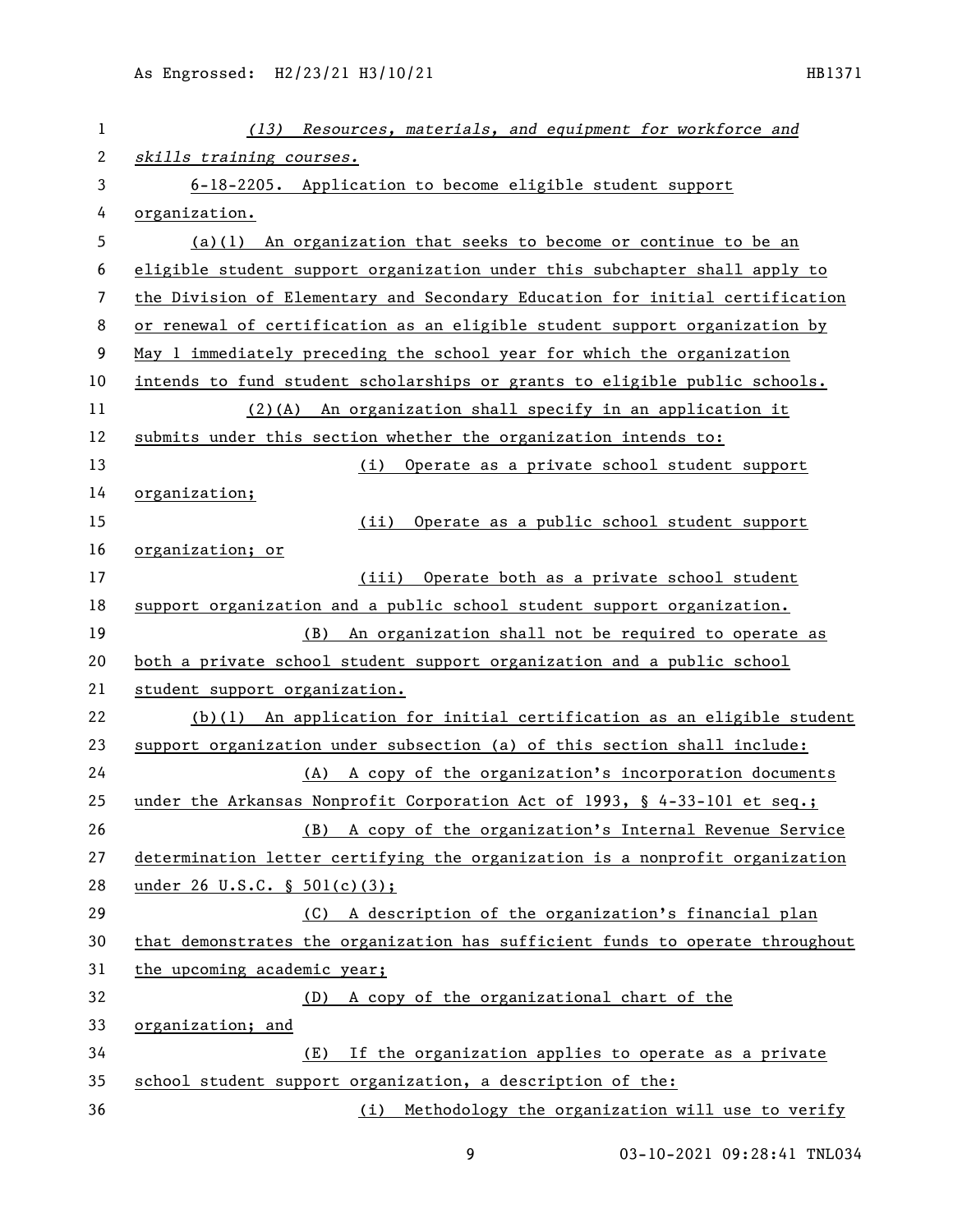| 1              | whether a student is eligible to receive a student scholarship;             |
|----------------|-----------------------------------------------------------------------------|
| $\overline{c}$ | (ii) Application process for student scholarships                           |
| 3              | the organization will use;                                                  |
| 4              | (iii) Methodology the organization will use to                              |
| 5              | establish and fund student scholarships; and                                |
| 6              | (iv) Plans for compliance with the requirements of §                        |
| 7              | $6 - 18 - 2206$ .                                                           |
| 8              | In addition to the information required under subdivision<br>(2)            |
| 9              | $(b)(1)$ of this section, an application for renewal of certification shall |
| 10             | include:                                                                    |
| 11             | The eligible student support organization's completed<br>(A)                |
| 12             | Internal Revenue Service Form 990, which shall be submitted to the division |
| 13             | no later than December 31 of the year before the academic year in which the |
| 14             | eligible student support organization intends to operate;                   |
| 15             | (B) A copy of the audit required under § 6-18-2210;                         |
| 16             | (C) If the eligible student support organization has                        |
| 17             | operated as a private school student support organization, an annual report |
| 18             | that includes the total number of:                                          |
| 19             | (i) Applications received from students in the                              |
| 20             | preceding academic year, sorted by county, school district, and grade;      |
| 21             | (ii) Applications received from eligible students                           |
| 22             | that were received and approved;                                            |
| 23             | (iii) Approved applications received from students                          |
| 24             | who met the income requirements under $\S$ 6-18-2203(6); and                |
| 25             | (iv) Student scholarships established on behalf of                          |
| 26             | eligible students;                                                          |
| 27             | (D)<br>The amount of funds:                                                 |
| 28             | (i) Received as eligible contributions for the                              |
| 29             | purposes of this subchapter;                                                |
| 30             | (ii) Distributed as eligible private school payments                        |
| 31             | under this subchapter if the eligible student support organization has      |
| 32             | operated as a private school student support organization; and              |
| 33             | (iii) Distributed as eligible public school payments                        |
| 34             | under this subchapter if the eligible student support organization has      |
| 35             | operated as a public school student support organization;                   |
| 36             | (E) An accounting of any remaining funds after the payment                  |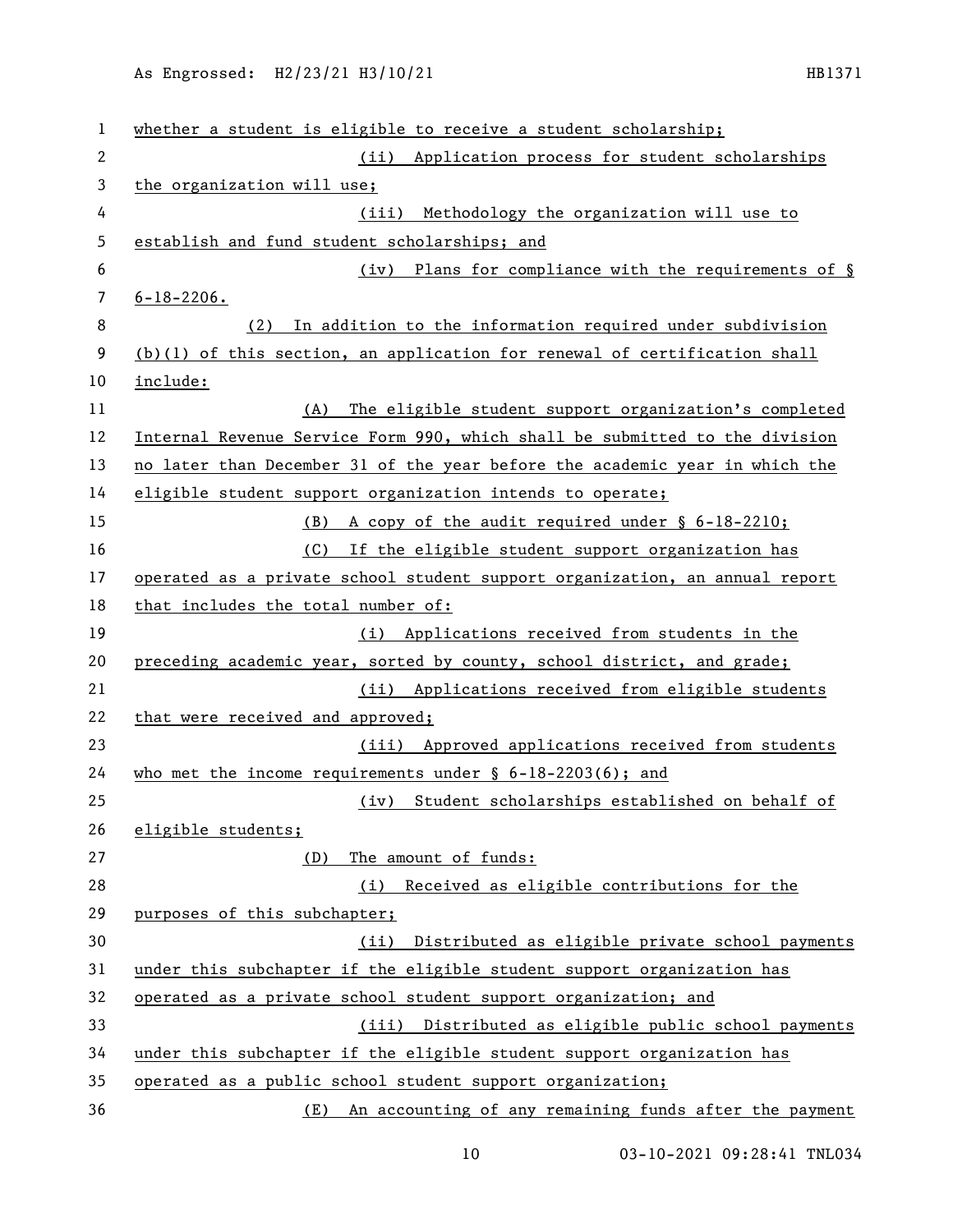| 1            | of administrative expenses and the distribution of:                           |
|--------------|-------------------------------------------------------------------------------|
| $\mathbf{2}$ | (i) Eligible private school payments if the eligible                          |
| 3            | student support organization has operated as a private school student support |
| 4            | organization; or                                                              |
| 5            | Eligible public school payments if the eligible<br>(ii)                       |
| 6            | student support organization has operated as a public school student support  |
| 7            | organization; and                                                             |
| 8            | (F) A description of how the eligible student support                         |
| 9            | organization complied with the operational requirements under $\S$ 6-18-2206. |
| 10           | (c) Within sixty (60) days after receipt of an application under this         |
| 11           | section, the division shall certify or recertify an organization as an        |
| 12           | eligible student support organization if the organization meets the           |
| 13           | applicable application requirements under subsection (b) of this section.     |
| 14           | (d) The division shall maintain a public registry of currently                |
| 15           | certified eligible student support organizations on the website of the        |
| 16           | division.                                                                     |
| 17           |                                                                               |
| 18           | 6-18-2206. Operation of eligible student support organization.                |
| 19           | (a) An eligible student support organization:                                 |
| 20           | (1)<br>Shall:                                                                 |
| 21           | Expend no more than ten percent (10%) of eligible<br>(A)(i)                   |
| 22           | contributions received for administrative expenses.                           |
| 23           | (ii) An eligible student support organization shall                           |
| 24           | expend or reserve for eligible private school payments and eligible public    |
| 25           | school payments at least seventy-five percent (75%) of eligible contributions |
| 26           | received during the fiscal year or school year in which the eligible          |
| 27           | contributions are collected.                                                  |
| 28           | (iii) No more than twenty-five percent (25%) of                               |
| 29           | eligible contributions received shall be carried forward to the following     |
| 30           | fiscal year; and                                                              |
| 31           | (B) Comply with the antidiscrimination provisions of the                      |
| 32           | Civil Rights Act of 1964, 42 U.S.C. § 1981 et seq., as it existed on January  |
| 33           | 1, 2021;                                                                      |
| 34           | $(2)$ Shall not:                                                              |
| 35           | (A) Have an operator or employee who owns, operates, or is                    |
| 36           | employed by an educational services provider that receives a payment for      |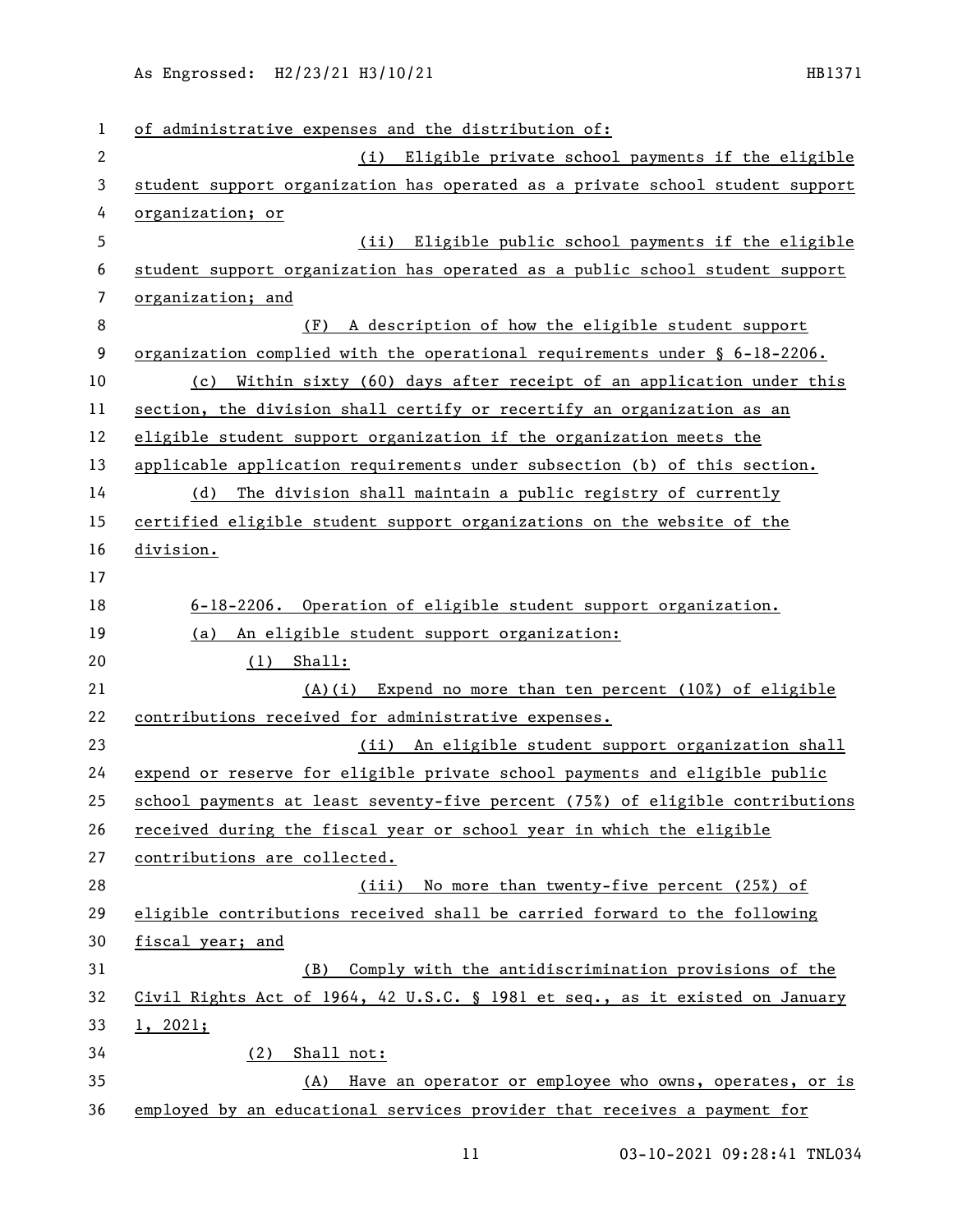| 1              | providing eligible educational services from student scholarships under § 6-  |
|----------------|-------------------------------------------------------------------------------|
| 2              | $18 - 2204;$                                                                  |
| 3              | (B) Provide a student scholarship under this subchapter                       |
| 4              | for the child of an operator, owner, or full-time employee of an eligible     |
| 5              | student support organization;                                                 |
| 6              | (C) Allow an eligible taxpayer, as defined in § 26-51-515,                    |
| $\overline{7}$ | to designate an eligible contribution to a specific eligible student or       |
| 8              | school or for a specific expense under $\S$ 6-18-2204(c) as a condition of    |
| 9              | making an eligible contribution to the eligible student support organization; |
| 10             | (D) Restrict the parent of an eligible student from                           |
| 11             | selecting any nonpublic school that is eligible to participate in the         |
| 12             | Arkansas Child Academic Opportunity Scholarship and Grant Act under § 6-18-   |
| 13             | 2211; or                                                                      |
| 14             | Charge an application fee in excess of the actual cost<br>(E)                 |
| 15             | of processing an application;                                                 |
| 16             | (3)(A) May transfer eligible contributions to another eligible                |
| 17             | student support organization if the Division of Elementary and Secondary      |
| 18             | Education approves the transfer.                                              |
| 19             | (B) All transferred funds received by an eligible student                     |
| 20             | support organization under subdivision (a) $(3)(A)$ of this section shall be: |
| 21             | (i) Deposited by the receiving eligible student                               |
| 22             | support organization into the receiving eligible student support              |
| 23             | organization's accounts as funds for eligible private school payments or      |
| 24             | eligible public school payments of expenses permitted under § 6-18-2204; and  |
| 25             | (ii) Separately disclosed in the receiving eligible                           |
| 26             | student support organization's annual financial audit under § 6-18-2210;      |
| 27             | $(4)$ Shall:                                                                  |
| 28             | (A) Maintain separate accounts for:                                           |
| 29             | Eligible private school payment funds;<br>(i)                                 |
| 30             | (ii) Administrative and operating funds;                                      |
| 31             | (iii) Eligible public school payment funds; and                               |
| 32             | (iv) Each eligible student who receives funds for                             |
| 33             | the payment of expenses permitted under § 6-18-2204;                          |
| 34             | $(B)(i)$ Prepare quarterly reports to submit to the division                  |
| 35             | and to post on the website of the eligible student support organization.      |
| 36             | (ii) The quarterly report shall include without                               |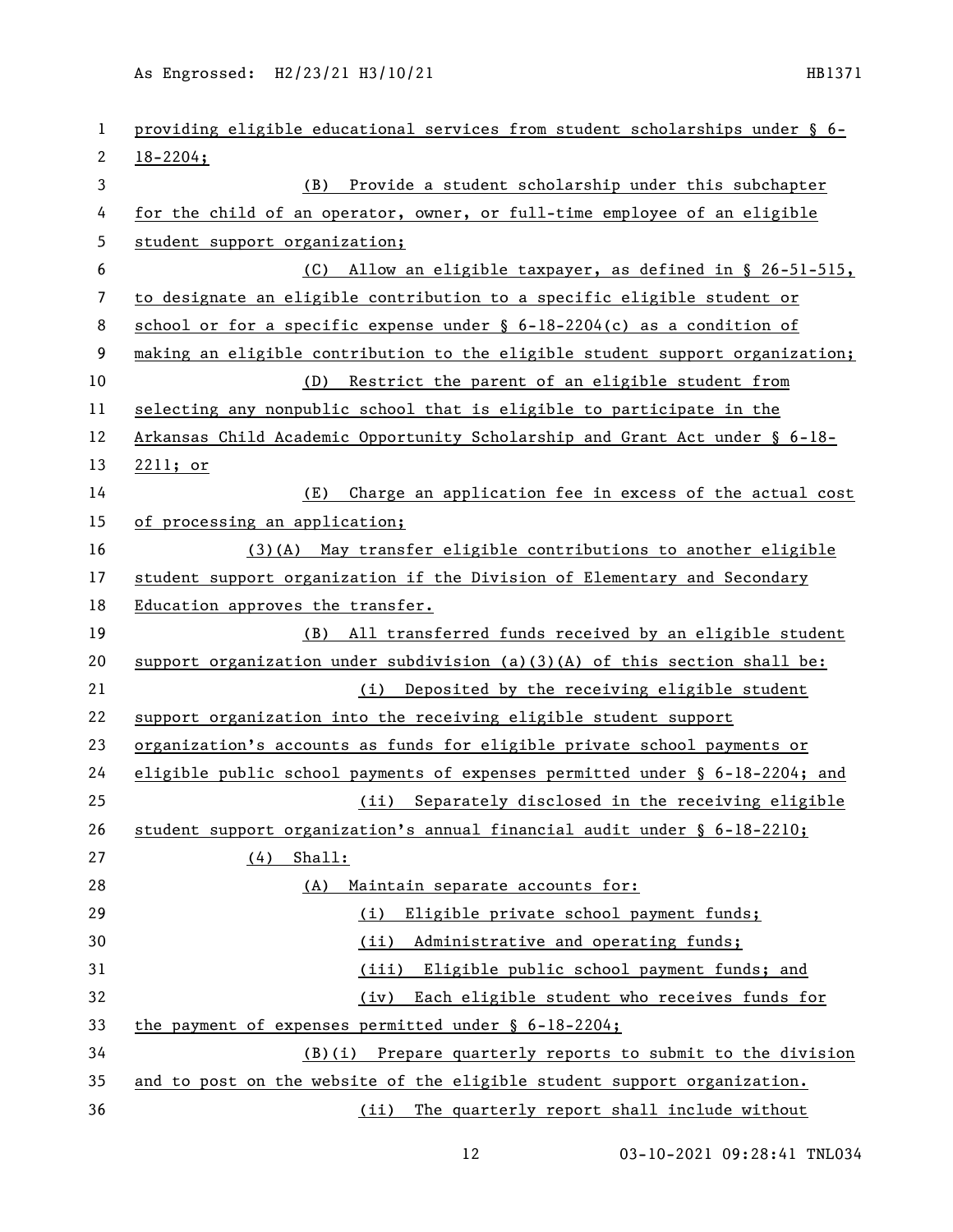| $\mathbf 1$    | limitation the following information:                                           |
|----------------|---------------------------------------------------------------------------------|
| 2              | How funds received under this subchapter<br>(a)                                 |
| 3              | were distributed; and                                                           |
| 4              | (b)(1) Which nonpublic schools and eligible                                     |
| 5              | public schools received eligible private school payments or eligible public     |
| 6              | school payments under this subchapter.                                          |
| $\overline{7}$ | The division shall maintain a list<br>(2)                                       |
| 8              | of eligible public schools that may receive eligible public school payments     |
| 9              | and make the list available on the division's website;                          |
| 10             | (C)<br>Submit in a timely manner any information requested by                   |
| 11             | the division pertaining to a student scholarship that is awarded by the         |
| 12             | eligible student support organization under this subchapter, including          |
| 13             | without limitation information that is requested in support of any evaluation   |
| 14             | of the program;                                                                 |
| 15             | Report to the division all educational expenses<br>(D)                          |
| 16             | approved and paid by the eligible student support organization under $\S$ 6-18- |
| 17             | 2204 in the manner prescribed by the division;                                  |
| 18             | (E)(i) Establish a process by which an individual may                           |
| 19             | notify the eligible student support organization and file a written complaint   |
| 20             | concerning a violation of this subchapter by a parent, educational services     |
| 21             | provider, or public school district.                                            |
| 22             | The eligible student support organization<br>(ii)                               |
| 23             | shall:                                                                          |
| 24             | Conduct an inquiry of a written complaint<br>(a)                                |
| 25             | under subdivision $(a)(4)(E)(i)$ of this section; or                            |
| 26             | Make a referral to the appropriate agency,<br>(b)                               |
| 27             | as determined by the division, for an investigation into a complaint under      |
| 28             | subdivision $(a)(4)(E)(i)$ of this section; and                                 |
| 29             | Allocate all interest accrued from eligible<br>(F)                              |
| 30             | contributions to the funding of eligible private school payments and eligible   |
| 31             | public school payments.                                                         |
| 32             | $(b)(1)$ The division shall send written notice to an eligible student          |
| 33             | support organization if the division determines that the eligible student       |
| 34             | support organization has violated this subchapter.                              |
| 35             | (2)(A) An eligible student support organization that receives a                 |
| 36             | notice under subdivision (b)(1) of this section has sixty (60) days to          |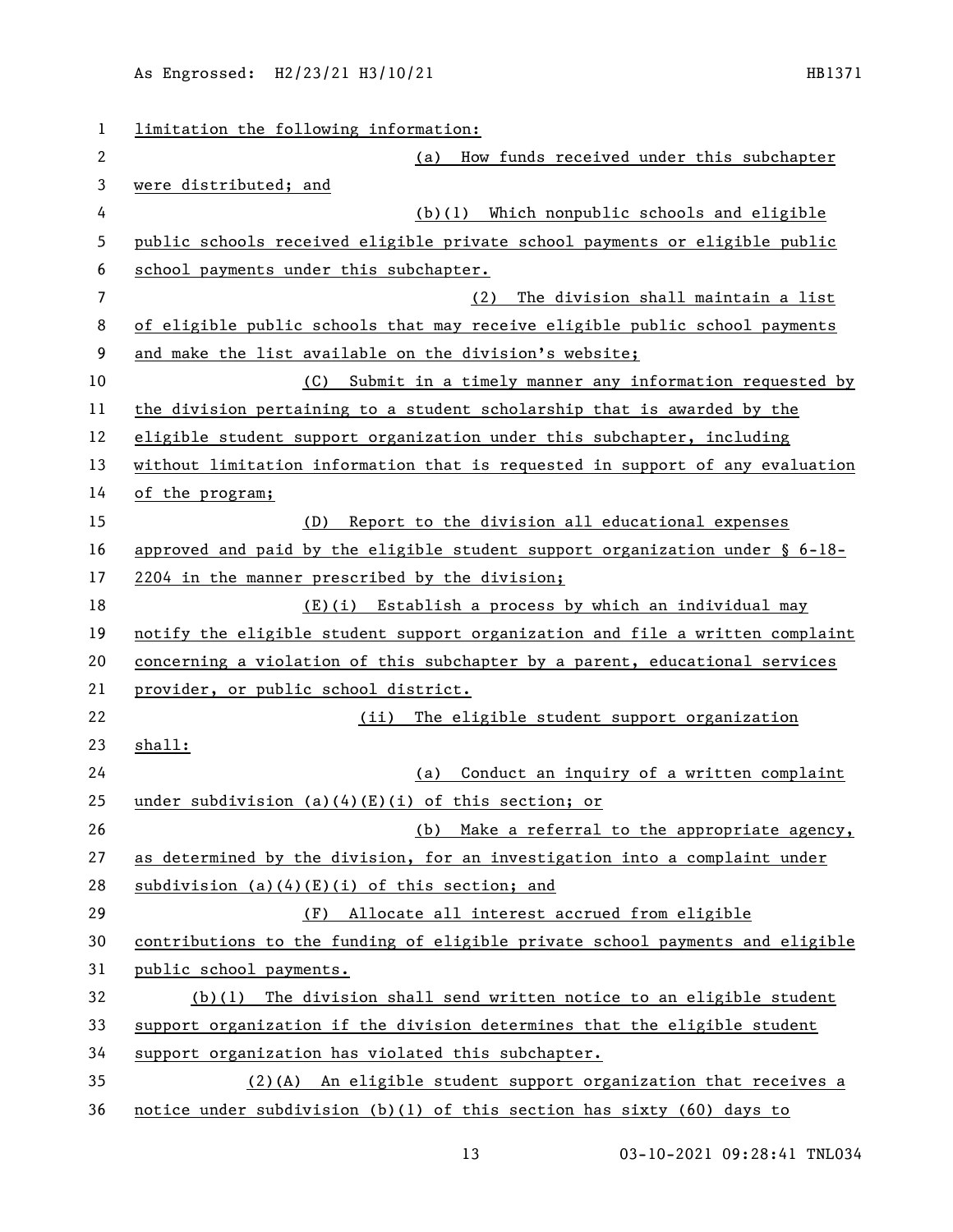| 1            | correct a violation identified in the notice by the division.                   |
|--------------|---------------------------------------------------------------------------------|
| $\mathbf{2}$ | (B)(i) If an eligible student support organization fails                        |
| 3            | or refuses to correct a violation identified under subdivision (b)(1) of this   |
| 4            | section, then the division may revoke the certification of the eligible         |
| 5            | student support organization.                                                   |
| 6            | (ii)(a) An eligible student support organization may                            |
| 7            | request an administrative hearing under the Arkansas Administrative Procedure   |
| 8            | Act, $\S$ 25-15-201 et seq., upon the revocation of the certification.          |
| 9            | (b) A final decision issued following a                                         |
| 10           | hearing under subdivision $(b)(2)(B)(ii)(a)$ is subject to judicial review.     |
| 11           | (3)(A) An eligible student support organization whose                           |
| 12           | certification has been revoked under subdivision $(b)(2)(B)(i)$ of this section |
| 13           | shall not accept any further eligible contributions made to the eligible        |
| 14           | student support organization for the purpose of funding eligible private        |
| 15           | school payments or eligible public school payments under this subchapter.       |
| 16           | (B) If an eligible student support organization receives                        |
| 17           | any eligible contributions made for the purpose of funding eligible private     |
| 18           | school payments or eligible public school payments under this subchapter        |
| 19           | after the date of the notice of the revocation of the eligible student          |
| 20           | support organization's certification under subdivision $(b)(2)(B)(i)$ of this   |
| 21           | section, then the eligible student support organization shall refund the        |
| 22           | eligible contributions.                                                         |
| 23           | $(c)(1)$ If an eligible student support organization determines that it         |
| 24           | cannot continue to operate, then the eligible student support organization      |
| 25           | shall transfer its eligible private school payment or eligible public school    |
| 26           | payment funds to another eligible student support organization upon approval    |
| 27           | by the division.                                                                |
| 28           | (2) If funds are available, an eligible student support                         |
| 29           | organization that receives a transfer of funds for eligible private school      |
| 30           | payments or eligible public school payments under subdivision (c)(1) of this    |
| 31           | section shall oversee the eligible private school payments and eligible         |
| 32           | public school payments established by the eligible student support              |
| 33           | organization that transferred the funds for the eligible private school         |
| 34           | payments or eligible public school payments.                                    |
| 35           |                                                                                 |
| 36           | $6-18-2207$ . Establishment of student scholarships - Payments.                 |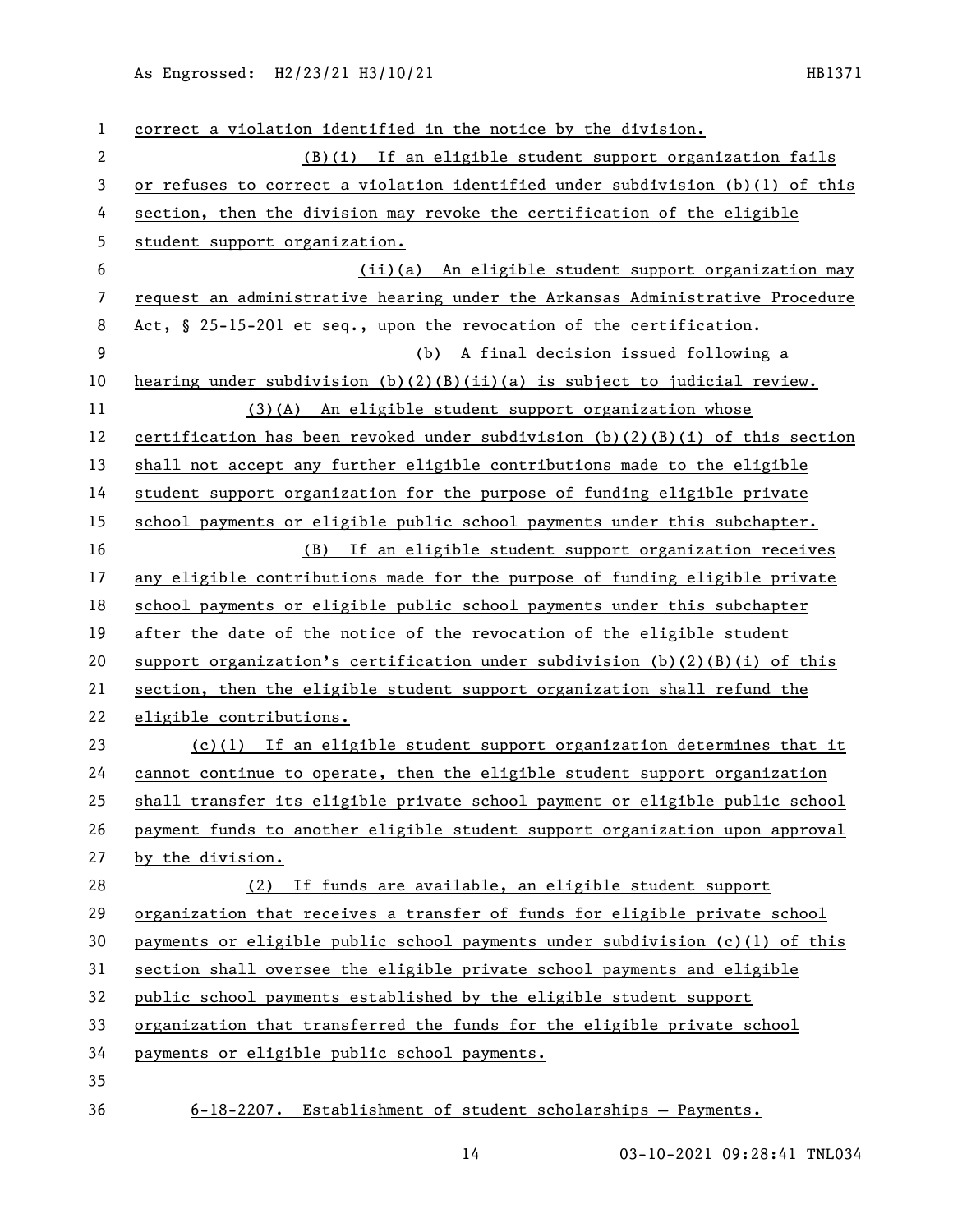| 1  | An eligible student support organization may contract with an<br>(a)           |
|----|--------------------------------------------------------------------------------|
| 2  | entity that is qualified to manage student scholarships.                       |
| 3  | An eligible student support organization shall:<br>(b)                         |
| 4  | Not be required to disburse both eligible public school<br>(1)                 |
| 5  | payments and eligible private school payments;                                 |
| 6  | (2) Establish student scholarships under this subchapter for                   |
| 7  | eligible students in an amount not to exceed the foundation funding amount     |
| 8  | under § $6-20-2305(a)(2)$ for each academic year in which the eligible student |
| 9  | participates in the Arkansas Child Academic Opportunity Scholarship and Grant  |
| 10 | $Act$ ;                                                                        |
| 11 | Disburse student scholarships established under subdivision<br>(3)             |
| 12 | $(b)(2)$ of this section in quarterly installments throughout the school year  |
| 13 | to the nonpublic schools attended by eligible students under this subchapter;  |
| 14 | (4) Disburse eligible public school payments allocated for                     |
| 15 | eligible public schools under this subchapter to eligible public schools; and  |
| 16 | (5) Establish a system for a parent to direct student                          |
| 17 | scholarship funds to nonpublic schools and educational services providers by:  |
| 18 | (A) Electronic funds transfer, including an automated                          |
| 19 | clearinghouse transfer; or                                                     |
| 20 | (B) Another system that the eligible student support                           |
| 21 | organization determines is commercially viable, cost-effective, and            |
| 22 | convenient for parents to use.                                                 |
| 23 | Funds received under this subchapter are not taxable income of a<br>(c)        |
| 24 | parent or an eligible student.                                                 |
| 25 |                                                                                |
| 26 | 6-18-2208. Application for student scholarship.                                |
| 27 | (a) A parent may apply to a private school student support                     |
| 28 | organization to establish a student scholarship for an eligible student.       |
| 29 | (b) A private school student support organization shall approve an             |
| 30 | application for a student scholarship upon:                                    |
| 31 | (1) Verifying the eligibility of the student; and                              |
| 32 | Entering into an agreement with the parent under subdivision<br>(2)            |
| 33 | $(d)(1)$ of this section.                                                      |
| 34 | The private school student support organization:<br>(c)                        |
| 35 | (1) Shall approve applications in order of receipt;                            |
|    |                                                                                |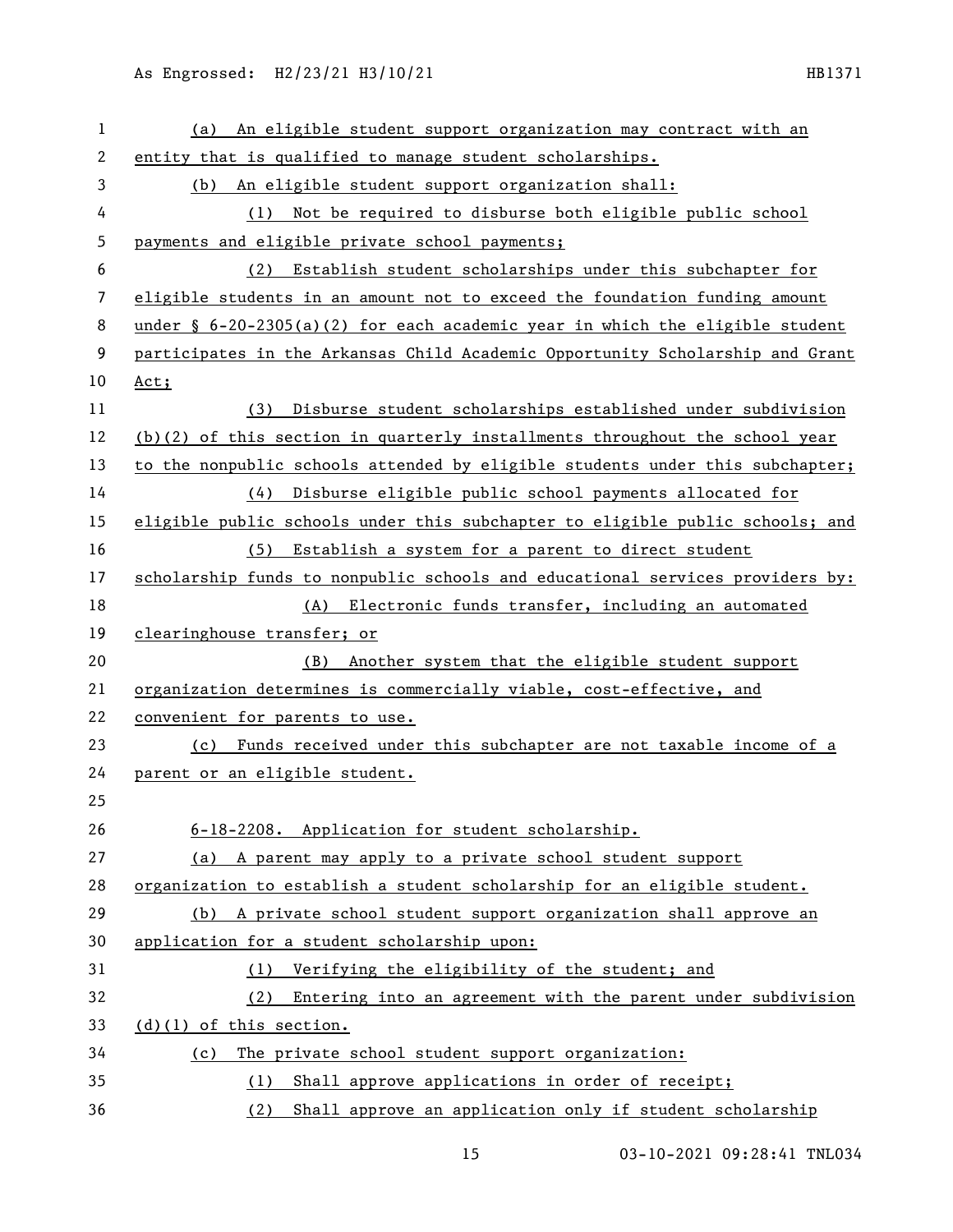| 1  | funds are available; and                                                       |
|----|--------------------------------------------------------------------------------|
| 2  | (3) May approve applications throughout the calendar year.                     |
| 3  | (d) As part of the application process under this section, a parent            |
| 4  | shall:                                                                         |
| 5  | Enter into an agreement with a private school student<br>(1)                   |
| 6  | support organization to:                                                       |
| 7  | Use student scholarship funds only for the expenses<br>(A)                     |
| 8  | permitted under § 6-18-2204;                                                   |
| 9  | (B)(i) Not enroll the eligible student as a full-time                          |
| 10 | student in a public school.                                                    |
| 11 | (ii) A parent who uses student scholarship funds to                            |
| 12 | pay for services provided by a public school district or an open-enrollment    |
| 13 | public charter school under $\S$ 6-18-2204(c)(7) is not in violation of the    |
| 14 | agreement under this subdivision $(d)(1)$ ;                                    |
| 15 | (C) Not accept a Succeed Scholarship under § 6-41-901 et                       |
| 16 | seq. in addition to a student scholarship provided under this subchapter; and  |
| 17 | (D) Provide to the eligible student an organized and                           |
| 18 | appropriate educational program with measurable annual goals; and              |
| 19 | (2) Sign a form verifying that the parent has reviewed                         |
| 20 | information developed by the Division of Elementary and Secondary Education    |
| 21 | that explains without limitation:                                              |
| 22 | The allowable uses of student scholarship funds;<br>(A)                        |
| 23 | The responsibilities of:<br>(B)                                                |
| 24 | (i) Parents;                                                                   |
| 25 | (ii) Private school student support organizations;                             |
| 26 | and                                                                            |
| 27 | (iii) The division;                                                            |
| 28 | That a parent may choose to enroll his or her child in<br>(C)                  |
| 29 | a public school at any time subject to the provisions of $\S$ 6-18-2209(a)(4); |
| 30 | and                                                                            |
| 31 | The student's waiver of his or her entitlement to an<br>(D)                    |
| 32 | appropriate education environment under the Individuals with Disabilities      |
| 33 | Education Act, 20 U.S.C. § 1412(a)(10)(A), as it existed on January 1, 2021,   |
| 34 | for students with disabilities as described in $\S$ 6-18-2203(6)(B)(i).        |
| 35 | (e)(l) A private school student support organization shall annually            |
| 36 | renew an eligible student's student scholarship if:                            |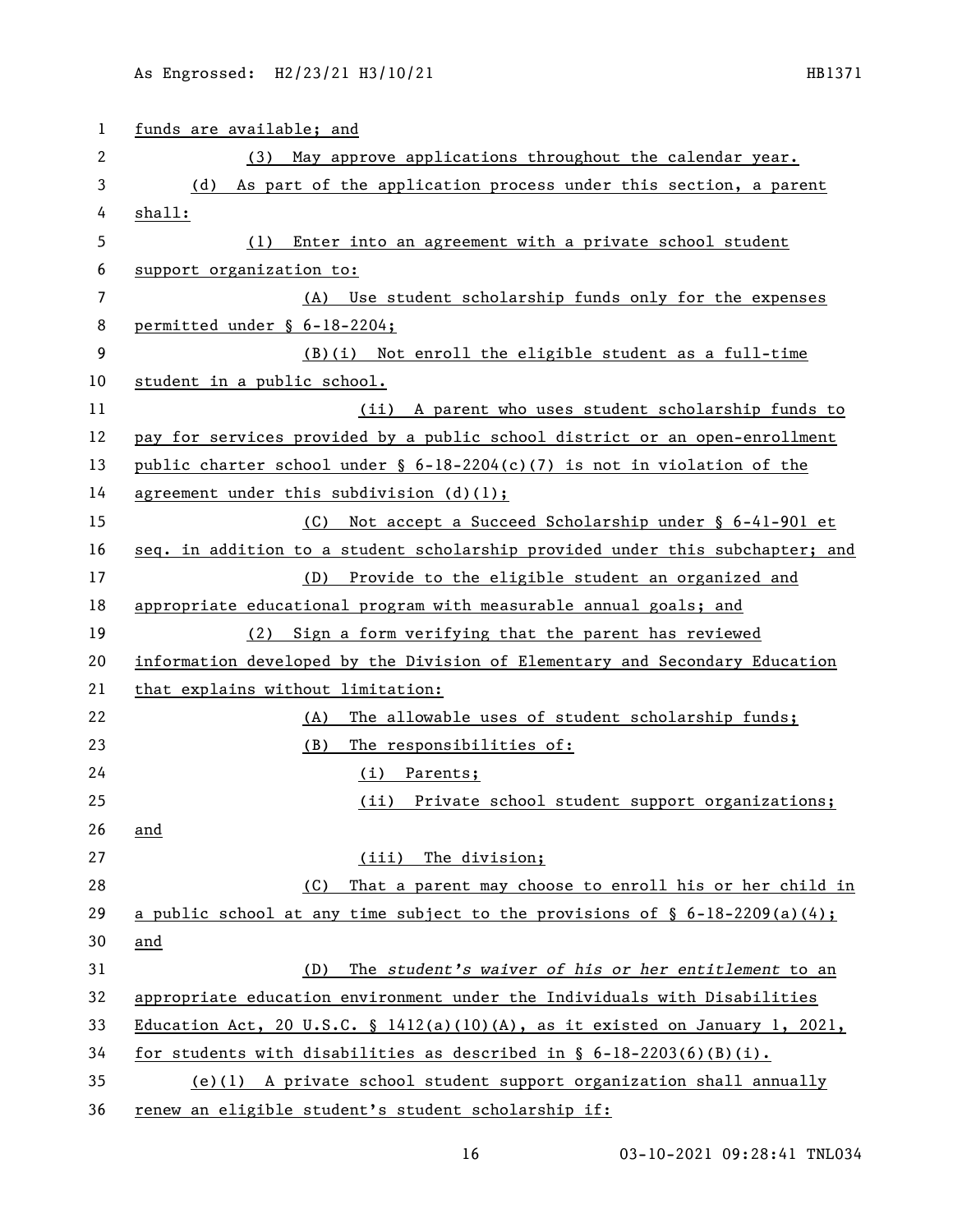| $\mathbf{1}$ | Student scholarship funds are available; and<br>(A)                             |
|--------------|---------------------------------------------------------------------------------|
| 2            | The parent of the eligible student applies for re-<br>(B)                       |
| 3            | enrollment in the Arkansas Child Academic Opportunity Scholarship and Grant     |
| 4            | Act for the academic year in which the eligible student expects to receive a    |
| 5            | student scholarship under this subchapter.                                      |
| 6            | (2) As part of the re-enrollment process under subdivision                      |
| 7            | $(e)(1)(B)$ of this section, the private school student support organization or |
| 8            | an organization chosen by the private school student support organization       |
| 9            | shall conduct a parental survey that asks the parent of the eligible student    |
| 10           | to detail the:                                                                  |
| 11           | Satisfaction of the parent with the program;<br>(A)                             |
| 12           | Opinion of the parent regarding other topics and<br>(B)                         |
| 13           | issues that concern the effectiveness of the program; and                       |
| 14           | Number of years his or her child has participated in<br>(C)                     |
| 15           | the program.                                                                    |
| 16           |                                                                                 |
| 17           | 6-18-2209. Duration of participation in the Arkansas Child Academic             |
| 18           | Opportunity Scholarship and Grant Act program - Return of student scholarship   |
| 19           | funds.                                                                          |
| 20           | (a) If funds are available, a private school student support                    |
| 21           | organization shall continue to provide student scholarship funds to an          |
| 22           | eligible student under § 6-18-2207 until:                                       |
| 23           | The parent does not apply to re-enroll in the Arkansas Child<br>(1)             |
| 24           | Academic Opportunity Scholarship and Grant Act program under § 6-18-2208;       |
| 25           | The private school student support organization determines<br>(2)               |
| 26           | that the student no longer qualifies as an eligible student;                    |
| 27           | (3)<br>The parent fails to comply with the agreement made under §               |
| 28           | $6 - 18 - 2208$ (d) (1);                                                        |
| 29           | The eligible student enrolls full-time in a public<br>(4)(A)                    |
| 30           | school.                                                                         |
| 31           | (B)(i) A parent shall immediately notify the private                            |
| 32           | school student support organization if the eligible student enrolls full-time   |
| 33           | in a course of study at a public school.                                        |
| 34           | If an eligible student enrolls full-time in a<br>(ii)                           |
| 35           | public school, the private school student support organization shall place      |
| 36           | the student scholarship on inactive status for a maximum period of one (1)      |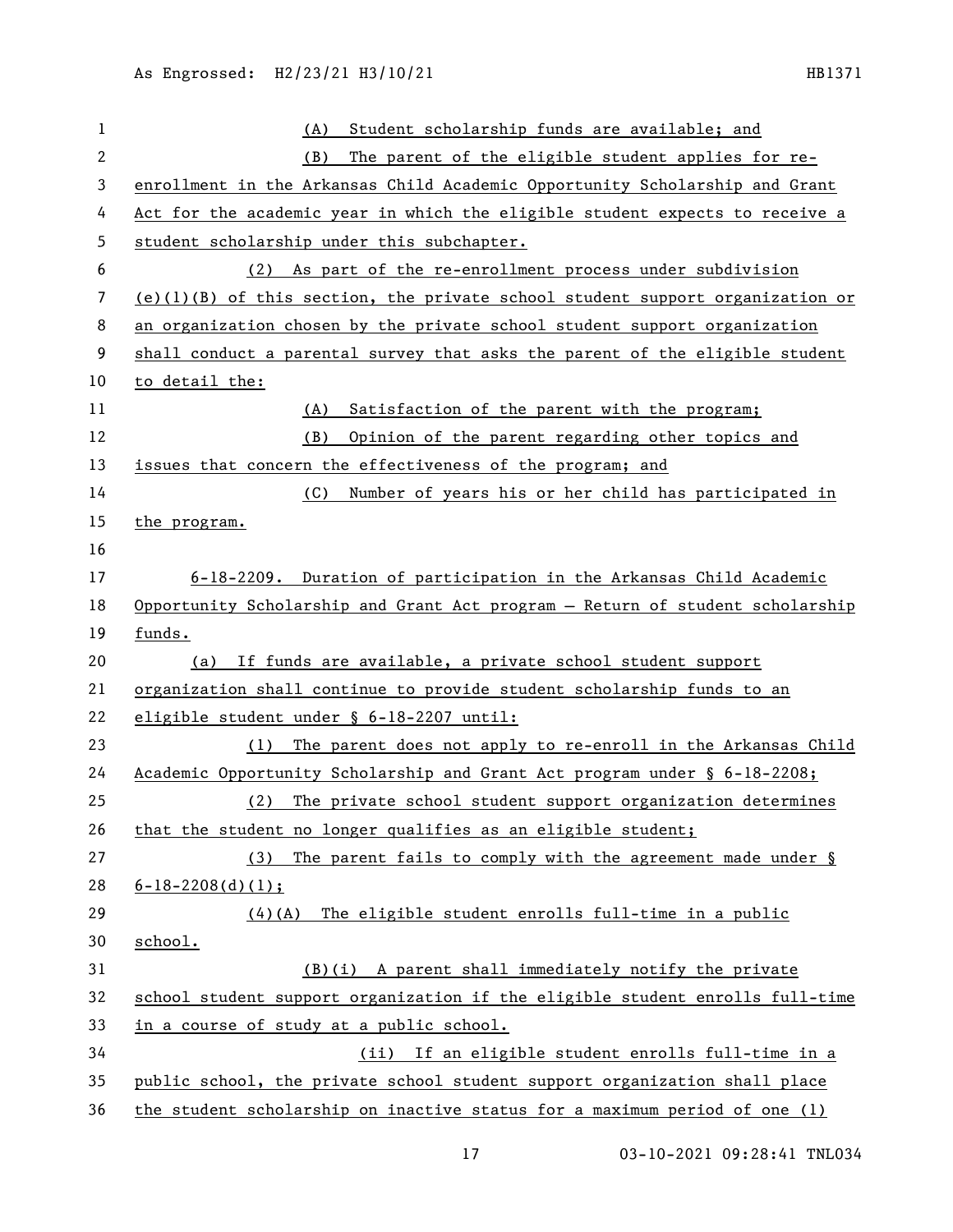| 1  | academic year, during which time the student scholarship funds shall be        |
|----|--------------------------------------------------------------------------------|
| 2  | frozen.                                                                        |
| 3  | (iii) After one (1) academic year of inactive status                           |
| 4  | under subdivision $(a)(4)(B)(ii)$ of this section, the private school student  |
| 5  | support organization shall:                                                    |
| 6  | Return the student scholarship funds to<br>(a)                                 |
| 7  | active status if the:                                                          |
| 8  | Parent notifies the private school<br>(1)                                      |
| 9  | student support organization that the student is no longer enrolled full-time  |
| 10 | in a public school; and                                                        |
| 11 | (2) Student continues to meet the                                              |
| 12 | eligibility requirements under this subchapter; or                             |
| 13 | (b) Close the student scholarship account and                                  |
| 14 | utilize any remaining funds from the closed student scholarship account for    |
| 15 | other student scholarships if the:                                             |
| 16 | Parent does not notify the private<br>(1)                                      |
| 17 | school student support organization that the student is no longer enrolled     |
| 18 | full-time in a public school; or                                               |
| 19 | (2)<br>Student ceases to meet the                                              |
| 20 | eligibility requirements under this subchapter;                                |
| 21 | The eligible student graduates from high school; or<br>(5)                     |
| 22 | (6)(A)<br>The Division of Elementary and Secondary Education:                  |
| 23 | (i) Suspends or revokes the student scholarship; or                            |
| 24 | (ii) Deems the eligible student to be no longer                                |
| 25 | eligible upon a finding of fraud or intentional or substantial misuse of       |
| 26 | student scholarships funds by the eligible student's parent, including         |
| 27 | without limitation the accepting of a refund or rebate in violation of $\S$ 6- |
| 28 | $18 - 2204$ (d).                                                               |
| 29 | The division may refer suspected cases of fraud or<br>(B)                      |
| 30 | intentional or substantial misuse of student scholarship funds to the          |
| 31 | Attorney General for investigation if evidence of the fraud or intentional or  |
| 32 | substantial misuse is obtained.                                                |
| 33 | $(C)(i)$ A parent may appeal the decision of the division to                   |
| 34 | suspend or revoke a student scholarship or deem an eligible student no longer  |
| 35 |                                                                                |
|    | eligible under subdivision (a)(6)(A)(i) or subdivision (a)(6)(A)(ii) of this   |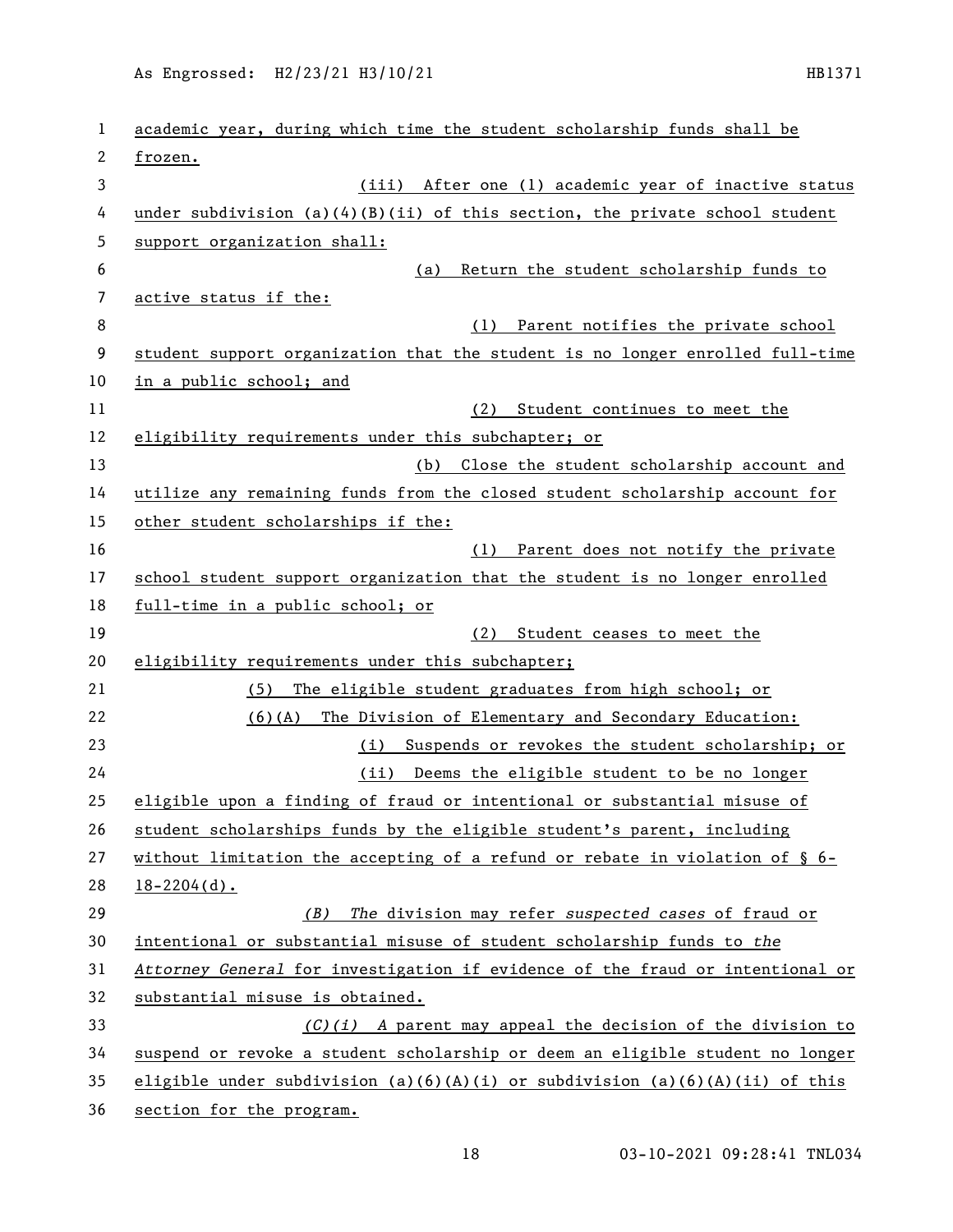| 1              | (ii) An appeal under subdivision $(a)(6)(C)(i)$ of                            |
|----------------|-------------------------------------------------------------------------------|
| 2              | this section shall be conducted through internal procedures established by    |
| 3              | the division.                                                                 |
| 4              | Following a determination that a student is no longer eligible<br>(b)         |
| 5              | under subdivision (a)(4)(B)(iii)(b)(2) or subdivision (a)(6)(A)(ii) of this   |
| 6              | section, any remaining student scholarship funds shall be returned to the     |
| $\overline{7}$ | private school student support organization that contributed the student      |
| 8              | scholarship funds to the eligible student's account.                          |
| 9              |                                                                               |
| 10             | $6 - 18 - 2210$ . Audit.                                                      |
| 11             | (a) By October 1 of each year, each eligible student support                  |
| 12             | organization shall contract with an independent certified public accountant   |
| 13             | licensed in this state to conduct an annual financial audit of accounts and   |
| 14             | records from the previous fiscal year according to generally accepted         |
| 15             | auditing standards.                                                           |
| 16             | (b) Each eligible student support organization shall provide to the           |
| 17             | Division of Elementary and Secondary Education a copy of the report of the    |
| 18             | audit required under subsection (a) of this section within thirty (30) days   |
| 19             | of receiving the report of the audit.                                         |
| 20             |                                                                               |
| 21             | 6-18-2211. Nonpublic school eligibility.                                      |
| 22             | (a) A nonpublic school shall notify the Division of Elementary and            |
| 23             | Secondary Education of the intent of the nonpublic school to participate in   |
| 24             | the Arkansas Child Academic Opportunity Scholarship and Grant Act program     |
| 25             | using a process established by the division.                                  |
| 26             | The division shall approve a nonpublic school as eligible to<br>(b)           |
| 27             | participate in the program if the nonpublic school:                           |
| 28             | $(1)$ Either:                                                                 |
| 29             | (A) Meets the accreditation requirements established by                       |
| 30             | the State Board of Education, the Arkansas Nonpublic School Accrediting       |
| 31             | Association, Inc., or its successor, or another accrediting association that  |
| 32             | is recognized by the state board; or                                          |
| 33             | (B)(i) Is an associate member of or has applied for                           |
| 34             | accreditation by the Arkansas Nonpublic School Accrediting Association, Inc., |
| 35             | or its successor, or another accrediting association that is recognized by    |
| 36             | the state board.                                                              |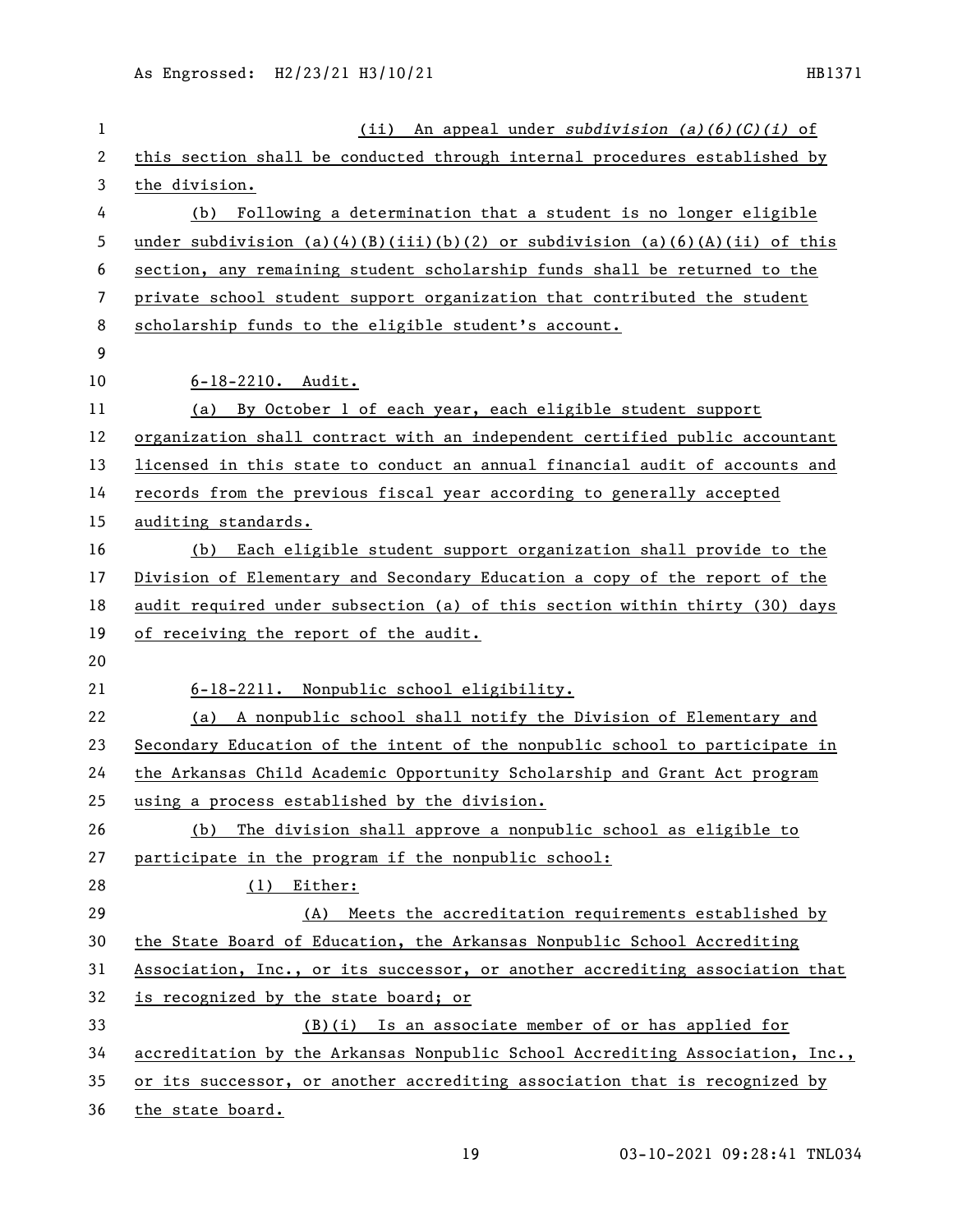| $\mathbf 1$ | (ii) A nonpublic school is ineligible to participate                          |
|-------------|-------------------------------------------------------------------------------|
| 2           | in the program if:                                                            |
| 3           | The nonpublic school has applied for<br>(a)                                   |
| 4           | accreditation as described in subdivision $(b)(1)(B)(i)$ of this section and  |
| 5           | has not received accreditation within two (2) years of becoming eligible to   |
| 6           | participate in the program under this section;                                |
| 7           | It becomes impossible for the nonpublic<br>(b)                                |
| 8           | school to obtain accreditation within four (4) years; or                      |
| 9           | The accrediting association determines<br>(c)                                 |
| 10          | that the nonpublic school is ineligible or unable to continue the             |
| 11          | accreditation process.                                                        |
| 12          | (iii) A nonpublic school that becomes ineligible to                           |
| 13          | participate in the program under subdivision $(b)(1)(B)(ii)$ of this section  |
| 14          | shall regain eligibility if the nonpublic school receives accreditation under |
| 15          | subdivision $(b)(1)(A)$ of this section;                                      |
| 16          | Demonstrates fiscal soundness by:<br>(2)                                      |
| 17          | Having been in operation for one (1) school year; or<br>(A)                   |
| 18          | (B)(i) Providing the division with a statement by an                          |
| 19          | independent certified public accountant confirming that the nonpublic school  |
| 20          | is insured and has sufficient capital or credit to operate during the         |
| 21          | upcoming school year.                                                         |
| 22          | (ii) In lieu of a statement under subdivision                                 |
| 23          | $(b)(2)(B)(i)$ of this section, a surety bond or letter of credit for the     |
| 24          | amount equal to the aggregate amount of eligible contributions expected to be |
| 25          | received during the school year may be filed with the division;               |
| 26          | Complies with the antidiscrimination provisions of the Civil<br>(3)           |
| 27          | Rights Act of 1964, 42 U.S.C. § 1981 et seq., as it existed on January 1,     |
| 28          | 2022;                                                                         |
| 29          | (4)<br>Meets state and local health and safety requirements;                  |
| 30          | (5)<br>Employs or contracts with teachers who hold baccalaureate or           |
| 31          | higher degrees; and                                                           |
| 32          | Complies with all state laws and rules that govern nonpublic<br>(6)           |
| 33          | schools.                                                                      |
| 34          | The division shall maintain a list of nonpublic schools that are<br>(c)       |
| 35          | eligible to participate in the program and make the list available on the     |
| 36          | division's website.                                                           |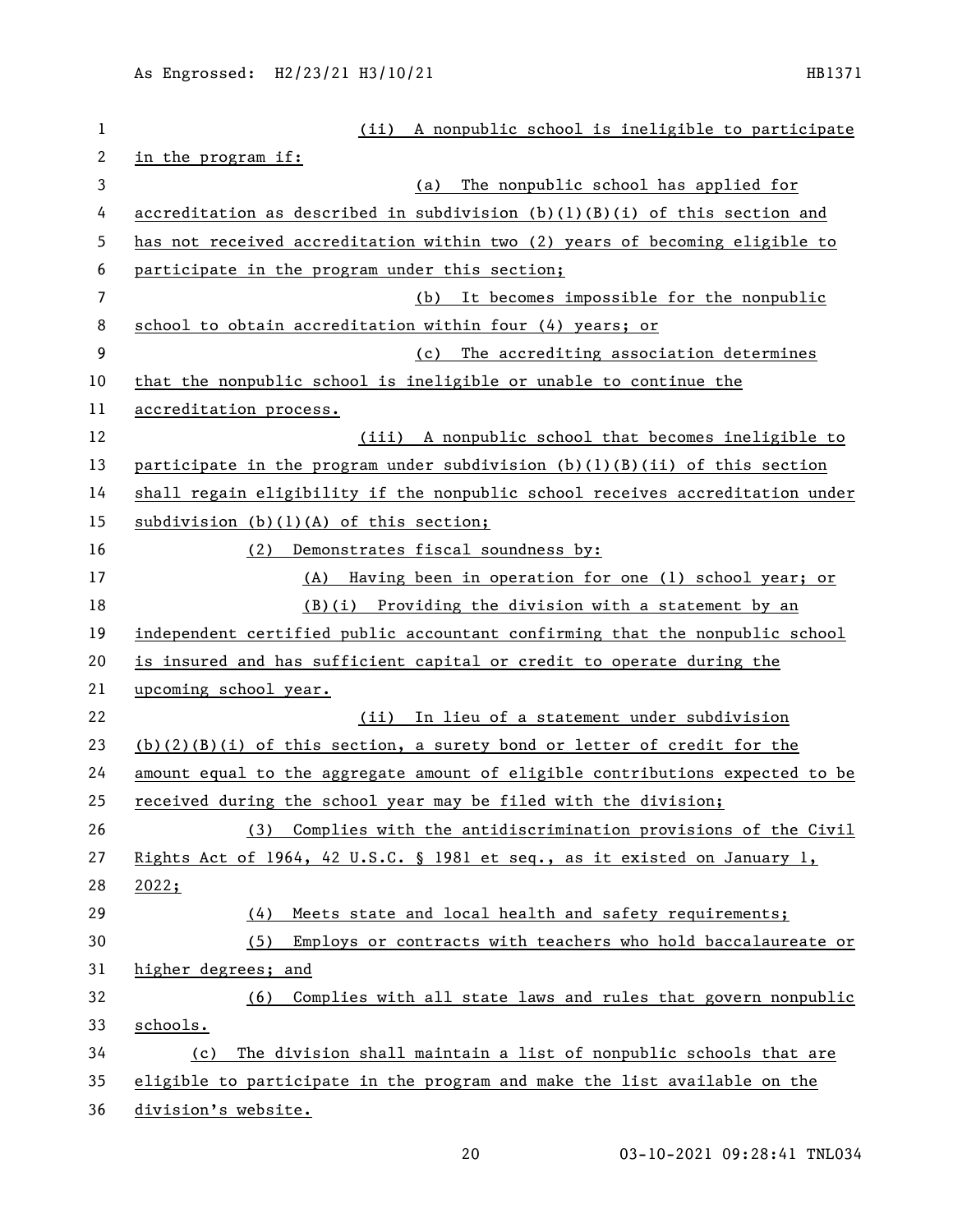| 1  | $(d)(1)$ An eligible nonpublic school under this section shall                |
|----|-------------------------------------------------------------------------------|
| 2  | administer annually or make provision for a participating eligible student to |
| 3  | take a nationally recognized norm-referenced test as established by the state |
| 4  | board.                                                                        |
| 5  | An eligible student with a disability under the Individuals<br>(2)            |
| 6  | with Disabilities Act, 20 U.S.C. § 1400 et seq., who is determined by a       |
| 7  | private school to need an exemption to standardized testing due to the nature |
| 8  | of the eligible student's disability is not required to take a test           |
| 9  | administered under subdivision $(d)$ (1) of this section.                     |
| 10 | (3) An eligible private school shall annually:                                |
| 11 | Make provision for an eligible student to take an<br>(A)                      |
| 12 | alternate assessment approved by the state board; or                          |
| 13 | (B) If an eligible student is exempt from standardized                        |
| 14 | testing as described under subdivision $(d)(2)$ of this section, prepare a    |
| 15 | portfolio that provides information regarding the eligible student's progress |
| 16 | and provide the portfolio to the eligible student's parent or legal guardian. |
| 17 |                                                                               |
| 18 | $6-18-2212$ . Annual report.                                                  |
| 19 | $(a)(1)$ The Division of Elementary and Secondary Education or an             |
| 20 | organization selected by the division shall produce, in compliance with       |
| 21 | student privacy laws, an annual report that is accessible on the website of   |
| 22 | the division.                                                                 |
| 23 | Annual report findings shall be aggregated according to a<br>(2)              |
| 24 | student's grade level, gender, family income level, race, and number of years |
| 25 | of participation in the Arkansas Child Academic Opportunity Scholarship and   |
| 26 | Grant Act program.                                                            |
| 27 | The annual report required under subsection (a) of this section<br>(b)        |
| 28 | shall:                                                                        |
| 29 | Measure:<br>(1)                                                               |
| 30 | Student performance on state achievement tests or<br>(A)                      |
| 31 | nationally recognized norm-referenced tests, including without limitation     |
| 32 | learning gains;                                                               |
| 33 | High school graduation rates;<br>(B)                                          |
| 34 | Parental satisfaction according to the survey<br>(C)                          |
| 35 | conducted under $\S$ 6-18-2208(e)(2); and                                     |
| 36 | The percentage of student scholarship funds used for<br>(D)                   |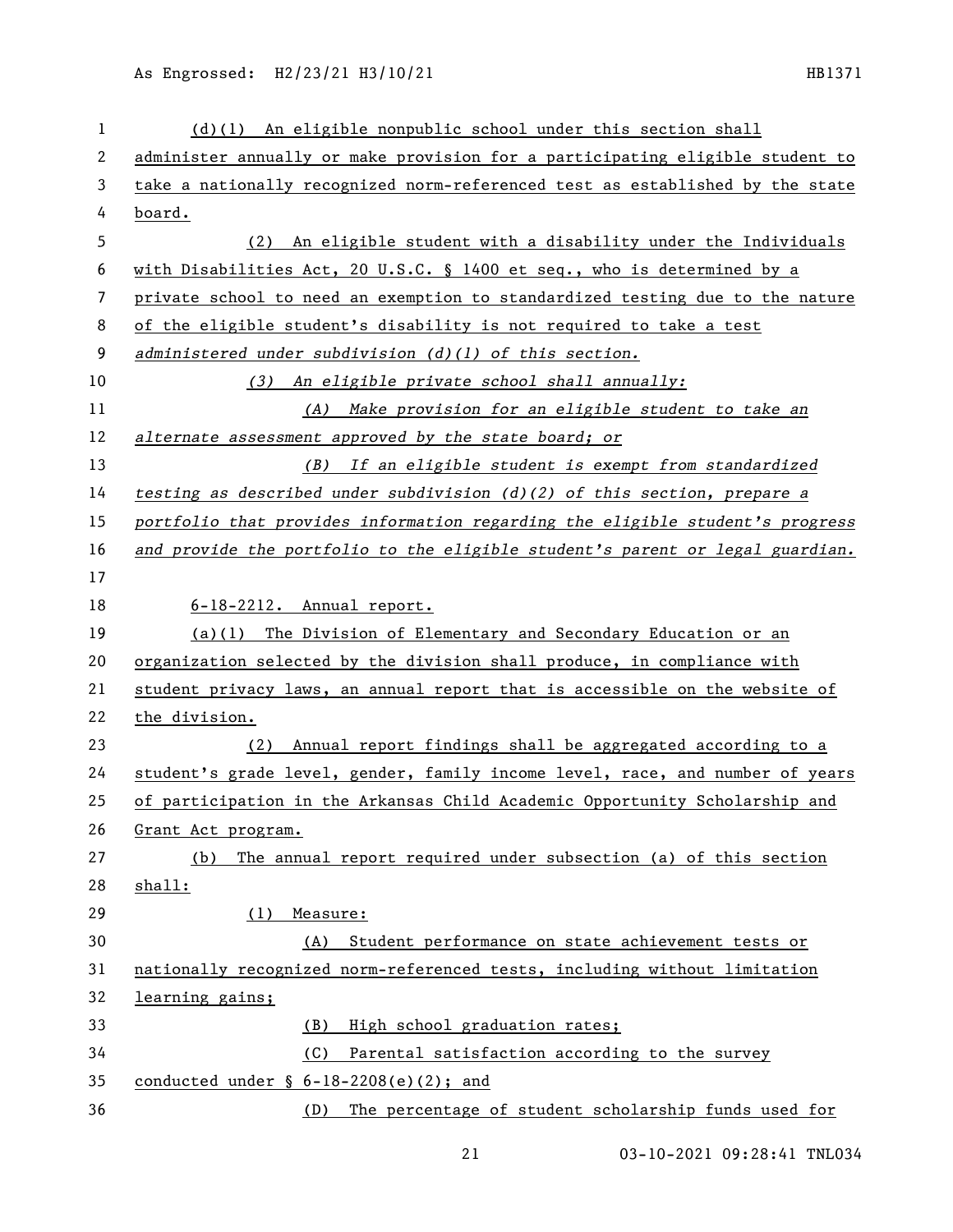| 1              | each expense type identified in $\S$ 6-18-2204(c);                               |
|----------------|----------------------------------------------------------------------------------|
| $\overline{2}$ | (2) Include data and information on educational expenses                         |
| 3              | approved and paid by each eligible student support organization under $\S$ 6-18- |
| 4              | 2204;                                                                            |
| 5              | (3) Apply appropriate methodologies to ensure public confidence                  |
| 6              | in the annual report required under subsection (a) of this section; and          |
| $\overline{7}$ | Protect the identity of participating eligible students and<br>(4)               |
| 8              | schools using methods that include without limitation the preservation of        |
| 9              | student anonymity in disaggregated data.                                         |
| 10             |                                                                                  |
| 11             | 6-18-2213. Autonomy of nonpublic schools and educational services                |
| 12             | providers.                                                                       |
| 13             | (a) A nonpublic school or educational services provider that receives            |
| 14             | payment from student scholarship funds under this subchapter is not an agent     |
| 15             | or an instrumentality of the state or of a public school district.               |
| 16             | (b) The curriculum and educational plan for an eligible student who              |
| 17             | attends a nonpublic school or who receives educational services from an          |
| 18             | educational services provider under this subchapter are not subject to the       |
| 19             | regulatory authority of the State Board of Education.                            |
| 20             | (c) As a condition of continued receipt of student scholarship funds,            |
| 21             | the state board may require a nonpublic school or educational services           |
| 22             | provider to certify on a semiannual basis under oath that a participating        |
| 23             | eligible student has been:                                                       |
| 24             | (1) Except for excused absences, enrolled in and attending the                   |
| 25             | nonpublic school; or                                                             |
| 26             | (2) Receiving educational services from the educational services                 |
| 27             | provider.                                                                        |
| 28             |                                                                                  |
| 29             | $6 - 18 - 2214$ . Rules.                                                         |
| 30             | The Division of Elementary and Secondary Education shall promulgate              |
| 31             | rules necessary to implement this subchapter.                                    |
| 32             |                                                                                  |
| 33             | SECTION 2. Arkansas Code § 6-13-1603, concerning administrative                  |
| 34             | reorganization under the Public Education Reorganization Act, is amended to      |
| 35             | add an additional subsection to read as follows:                                 |
| 36             | (1) A student who is a recipient of a student scholarship under the              |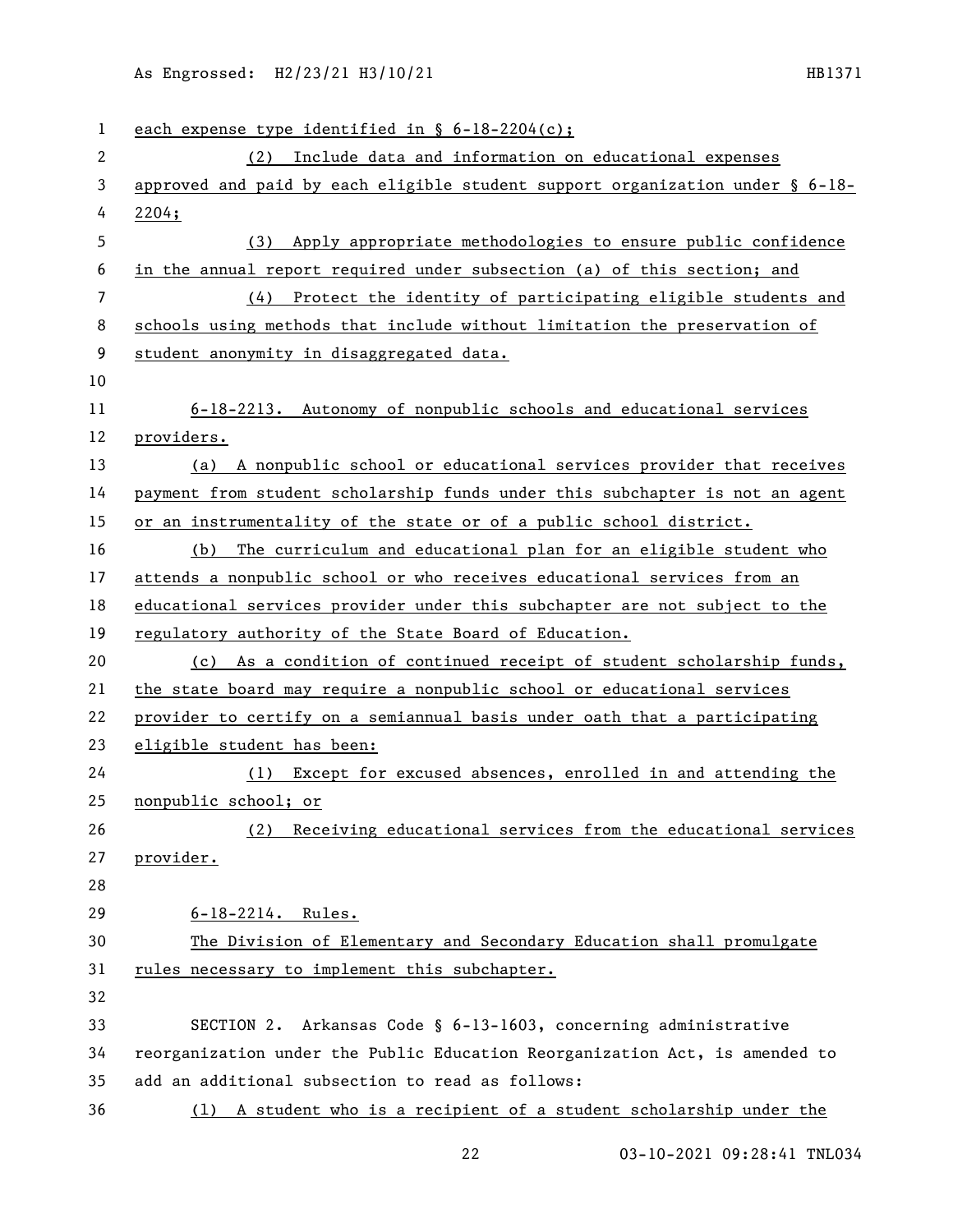| 1              | Arkansas Child Academic Opportunity Scholarship and Grant Act, § 6-18-2201 et         |
|----------------|---------------------------------------------------------------------------------------|
| 2              | $seq.$ :                                                                              |
| 3              | (1) May be counted for the purposes of a consolidation                                |
| 4              | determination made under this subchapter; and                                         |
| 5              | Shall not be counted for the purposes of a funding<br>(2)                             |
| 6              | determination made under this subchapter.                                             |
| $\overline{7}$ |                                                                                       |
| 8              | SECTION 3. Arkansas Code § 6-18-232 is amended to read as follows:                    |
| 9              | 6-18-232. Enrollment of private school, $\theta$ home school, or Arkansas             |
| 10             | Child Academic Opportunity Scholarship and Grant Act students.                        |
| 11             | (a) As used in this section, "student" means a person who:                            |
| 12             | (1) Attends a private school;                                                         |
| 13             | (2) Attends a home school; or                                                         |
| 14             | (3) Is a recipient of a student scholarship under the Arkansas                        |
| 15             | Child Academic Opportunity Scholarship and Grant Act, § 6-18-2201 et seq.             |
| 16             | $(a)$ Except as provided under subsection $(d)$ subsection (e) of this                |
| 17             | section, a public school district or an open-enrollment public charter school         |
| 18             | shall adopt a policy that allows a student who attends a private school or a          |
| 19             | home school to enroll in an academic course at a public school or an open-            |
| 20             | enrollment public charter school if the student resides in the public school          |
| 21             | district where the public school or open-enrollment public charter school is          |
| 22             | located.                                                                              |
| 23             | $\{\rightarrow\}$ (c) A policy adopted by a public school district or open-enrollment |
| 24             | public charter school under subsection (a) subsection (b) of this section             |
| 25             | may:                                                                                  |
| 26             | Include provisions that apply to a private school or<br>$(1)$ (A)                     |
| 27             | home-schooled student who is enrolled in an academic course at a public               |
| 28             | school or open-enrollment public charter school, including without limitation         |
| 29             | provisions regarding:                                                                 |
| 30             | (i)<br>Academic or grade-level prerequisites;                                         |
| 31             | Attendance;<br>(ii)                                                                   |
| 32             | (iii)<br>Testing;                                                                     |
| 33             | Coursework;<br>(iv)                                                                   |
| 34             | Grades; and<br>(v)                                                                    |
| 35             | Conduct.<br>(vi)                                                                      |
| 36             | (B)<br>The provisions included under $subdivision (b) (1) (A)$                        |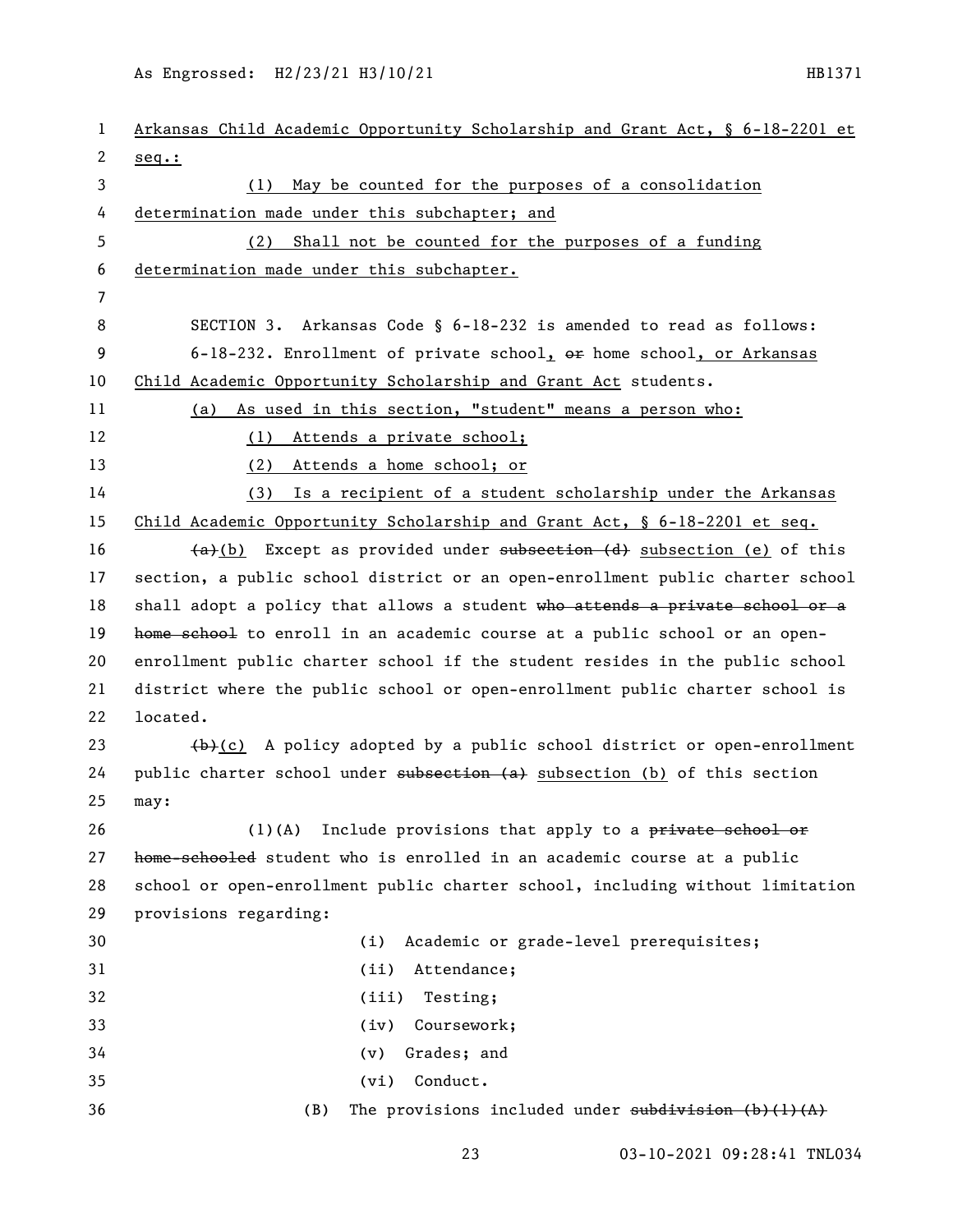subdivision (c)(1)(A) of this section shall be consistent with provisions included in the public school district's or open-enrollment public charter school's policies that apply to public school students; (2) Allow a student who attends a private school or a home 5 sehool to enroll in one (1) or more academic courses in a semester; and (3) Limit enrollment if the enrollment of a private school or home-schooled student would: (A) Create a financial loss for the public school district or open-enrollment public charter school; or (B) Violate any state or federal law or any rule established by the Division of Elementary and Secondary Education.  $\left\{\epsilon\right\}(1)(1)(A)$  A public school district or an open-enrollment public charter school that enrolls a student who attends a private school or a home school in an academic course is entitled to an amount equal to one-sixth (1/6) of the state foundation funding amount for each academic course in which a student who attends a private school or a home school is enrolled. (B) A public school district or an open-enrollment public charter school that enrolls a student who is a recipient of a student scholarship under the Arkansas Child Academic Opportunity Scholarship and Grant Act, § 6-18-2201 et seq., in an academic course is entitled to receive from the student's private school student support organization, for each academic course in which the student is enrolled, an amount that is equal to the state foundation funding amount that would be received by the public school district or open-enrollment public charter school under subdivision 25 (d)(1)(A) of this section. (2)(A) A public school district or an open-enrollment public charter school is not entitled to more than the equivalent of the state foundation funding amount for one (1) average daily membership per student regardless of the number of academic courses in which the student who attends a private school or a home school is enrolled. (B) A public school district or an open-enrollment public charter school is not entitled to receive from a private school student support organization, for each student who is a recipient of a student scholarship under the Arkansas Child Academic Opportunity Scholarship and Grant Act, § 6-18-2201 et seq., more than the equivalent of the state foundation funding amount that would be received by the public school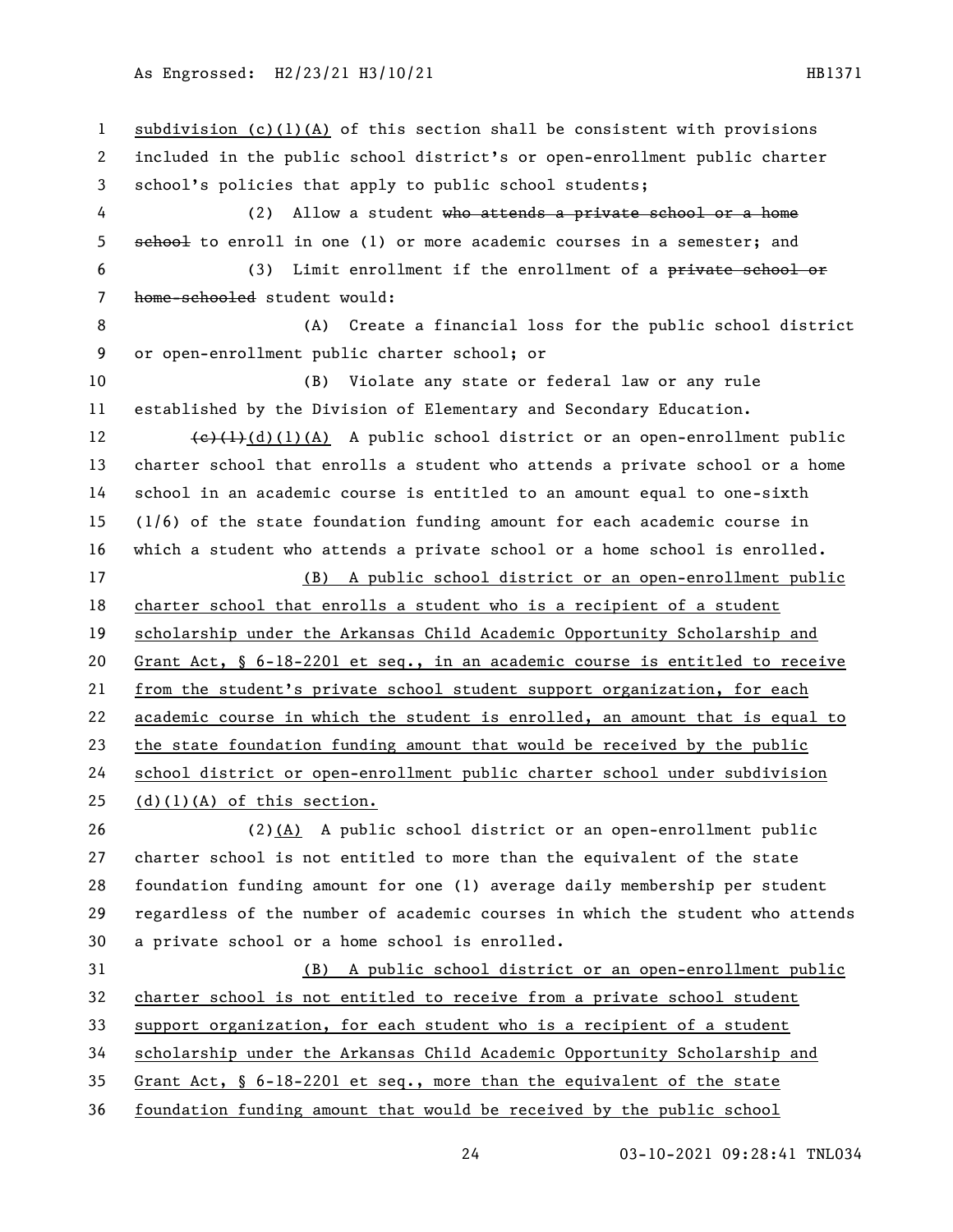district or open-enrollment public charter school under subdivision (d)(2)(A) of this section. 3 (d)(e) A public school district or an open-enrollment public charter

 school may seek a waiver from the division from the requirements under this section.

  $\left\{\epsilon\right\}$ (f) If a student who attends a private school or a home school enrolls in an endorsed concurrent enrollment course as defined by § 6-16- 1202(2), the student shall not be charged for the endorsed concurrent enrollment course unless the public school district also charges public school students or open-enrollment public charter school students for the endorsed concurrent enrollment course.

12  $(f)(g)$  A public school district or open-enrollment public charter school under this section:

14 (1) May provide transportation for a private school or home-15 sehooled student to or from the location of the academic course; and

16 (2) Shall provide a final grade and transcript to each private 17 school or home-schooled student who completes an academic course in which the student is enrolled at a public school or open-enrollment public charter school.

 $\left(\frac{e}{f}(\frac{1}{h})(h)(1)$  A private school or home-schooled student is not considered truant from a public school or open-enrollment public charter school under this section due to unexcused absences from the academic course 23 in which the private school or home-schooled student is enrolled.

 (2) However, a public school or open-enrollment public charter 25 school may drop a private school or home-schooled student from an academic course in the event of excessive unexcused absences or any other violation of 27 policies regarding the academic course in which the private school or home-schooled student is enrolled.

29  $(h)(i)$  This section does not apply to a statewide open-enrollment public charter school that operates primarily as a virtual school.

 (j) A recipient of a student scholarship under the Arkansas Child Academic Opportunity Scholarship and Grant Act, § 6-18-2201 et seq., may pay for an academic course in which he or she is enrolled under this section using the student scholarship funds disbursed under the Arkansas Child Academic Opportunity Scholarship and Grant Act, § 6-18-2201 et seq.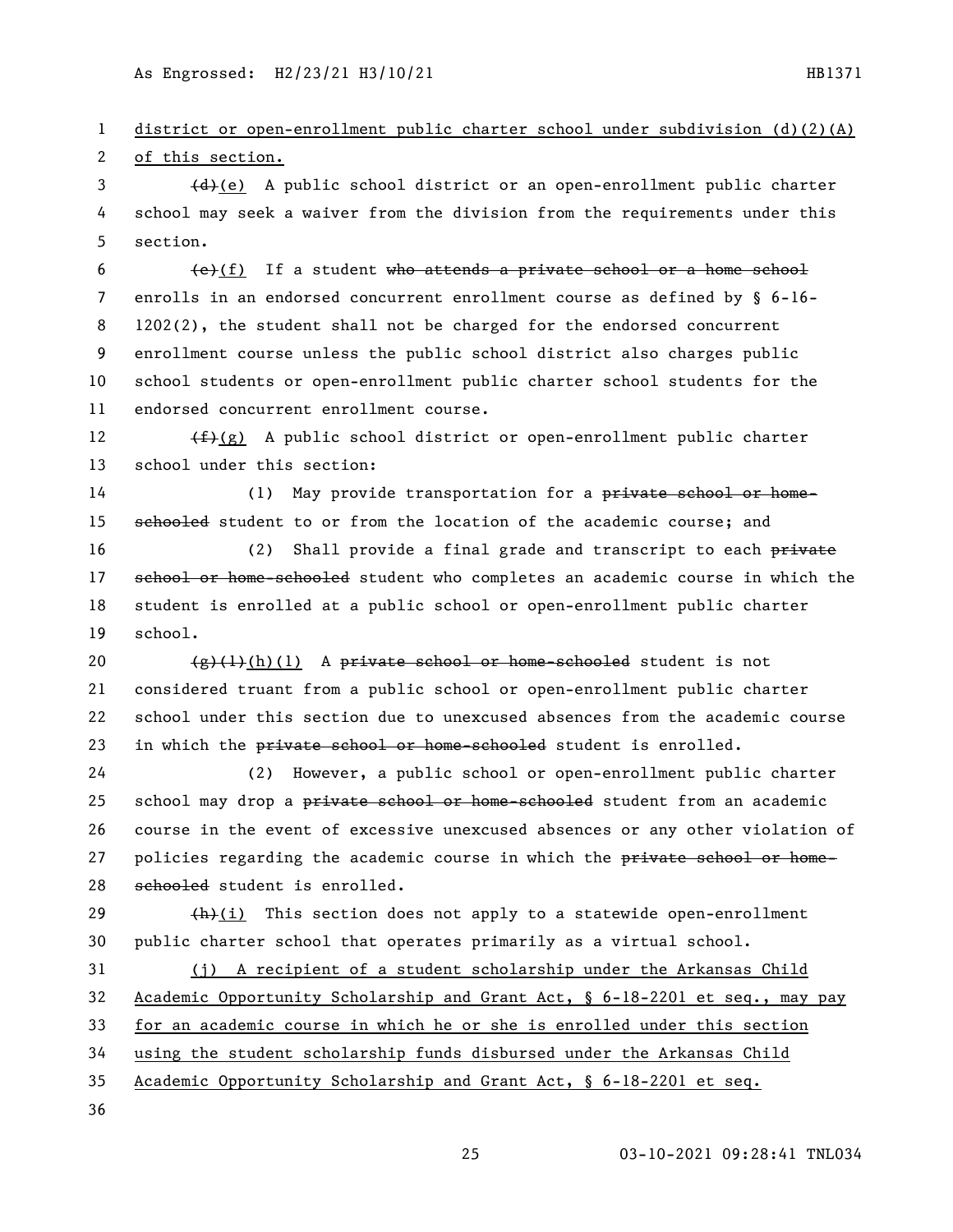| 1  | SECTION 4. Arkansas Code Title 26, Chapter 51, Subchapter 5, is               |
|----|-------------------------------------------------------------------------------|
| 2  | amended to add an additional section to read as follows:                      |
| 3  | 26-51-515. Tax credit for contribution to student scholarship funds           |
| 4  | and eligible payments to eligible public schools.                             |
| 5  | (a) As used in this section:                                                  |
| 6  | "Eligible student support organization" means the same as<br>(1)              |
| 7  | defined in $\S$ 6-18-2203; and                                                |
| 8  | (2)(A) "Eligible taxpayer" means an individual or business,                   |
| 9  | including without limitation a:                                               |
| 10 | Corporation;<br>(i)                                                           |
| 11 | (ii) Partnership;                                                             |
| 12 | (iii) Limited liability company; or                                           |
| 13 | (iv) Sole proprietorship.                                                     |
| 14 | "Eligible taxpayer" does not include an individual or<br>(B)                  |
| 15 | business that has a direct financial relationship with any of the following   |
| 16 | that receive funds under the Arkansas Child Academic Opportunity Scholarship  |
| 17 | and Grant Act, § 6-18-2201 et seq.:                                           |
| 18 | (i) A public school;                                                          |
| 19 | (ii) A nonpublic school; or                                                   |
| 20 | (iii) An eligible student support organization.                               |
| 21 | (b) A state income tax credit is allowed against the taxes imposed by         |
| 22 | the Income Tax Act of 1929, § 26-51-101 et seq., for one hundred percent      |
| 23 | (100%) of an eligible contribution made by an eligible taxpayer in a tax year |
| 24 | to an eligible student support organization for student scholarships or       |
| 25 | eligible payments to eligible public schools at the time of the eligible      |
| 26 | contribution.                                                                 |
| 27 | $(c)(1)(A)$ The amount of the state income tax credit under this section      |
| 28 | that may be claimed by an eligible taxpayer in a tax year shall not exceed    |
| 29 | the amount of state income tax due by the eligible taxpayer.                  |
| 30 | Unused income tax credit under this section may be<br>(B)                     |
| 31 | carried forward for a maximum of five (5) consecutive tax years for credit    |
| 32 | against the state income tax.                                                 |
| 33 | $(2)$ (A) Beginning with tax year 2022, the total amount of state             |
| 34 | income tax credits under this section shall not exceed a tax credit cap of    |
| 35 | ten million dollars (\$10,000,000).                                           |
| 36 | (B) Of the ten million dollars (\$10,000,000) in state                        |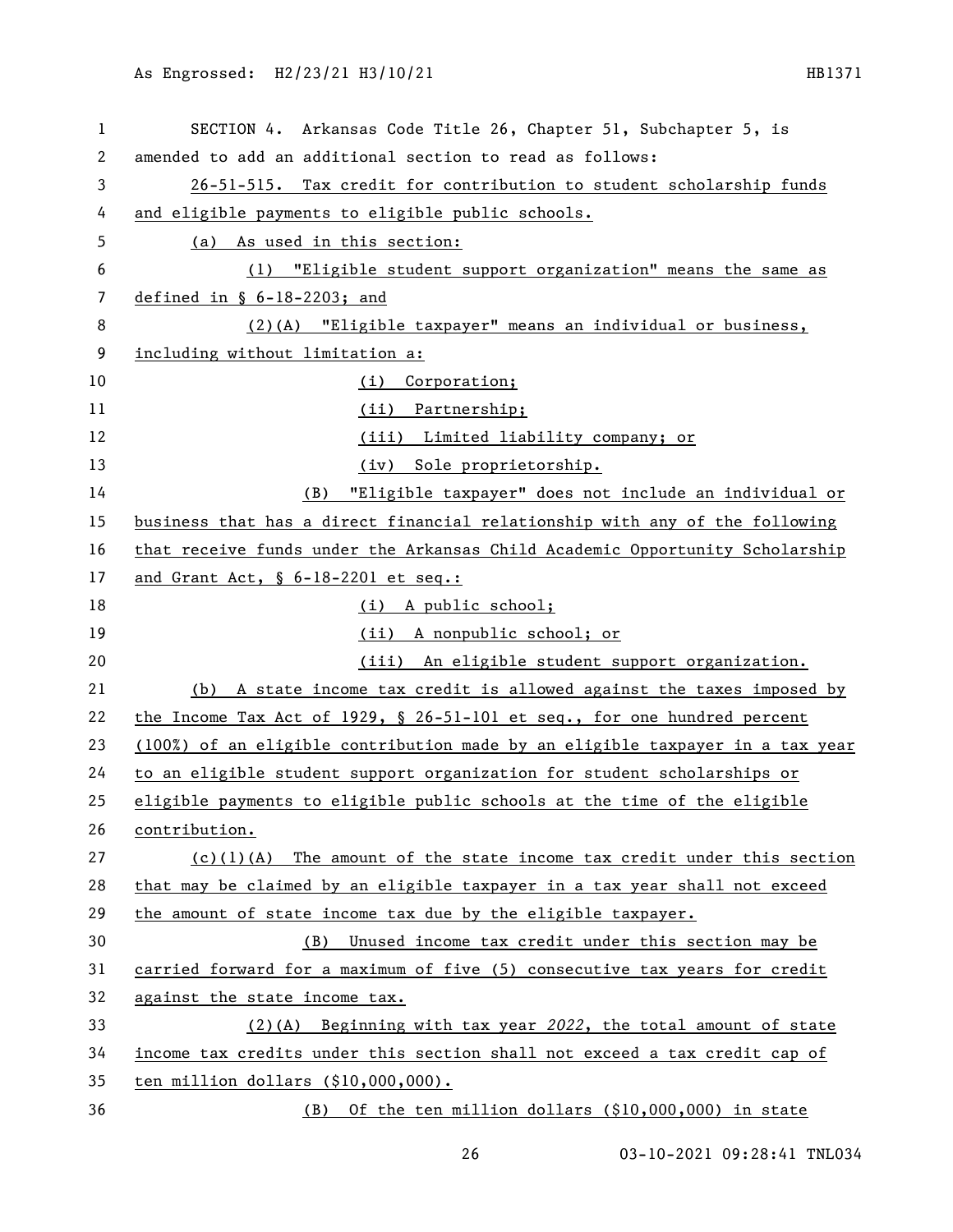| $\mathbf 1$    | income tax credits allowed under subdivision $(c)(2)(A)$ of this section, six       |
|----------------|-------------------------------------------------------------------------------------|
| 2              | million dollars (\$6,000,000) shall be allotted for eligible contributions          |
| 3              | made for the purpose of funding eligible public school payments and four            |
| 4              | million dollars (\$4,000,000) shall be allotted for eligible contributions          |
| 5              | made for the purpose of funding eligible private school payments.                   |
| 6              | (C)(i) In any fiscal year in which the tax credit amount                            |
| $\overline{7}$ | claimed for eligible contributions made for the purpose of funding eligible         |
| 8              | public school payments is equal to or greater than ninety percent (90%) of          |
| 9              | the tax credit cap allotted for eligible contributions made for the purpose         |
| 10             | of funding eligible public school payments, the tax credit cap allotted for         |
| 11             | eligible contributions made for the purpose of funding eligible public school       |
| 12             | payments shall be increased by twenty-five percent (25%) for the following          |
| 13             | fiscal year.                                                                        |
| 14             | (ii)<br>The twenty-five-percent increase to the tax                                 |
| 15             | credit cap under subdivision (c)(2)(C)(i) of this section shall be allotted         |
| 16             | for eligible contributions made for the purpose of funding eligible public          |
| 17             | school payments.                                                                    |
| 18             | (D)(i) In any fiscal year in which the tax credit amount                            |
| 19             | claimed for eligible contributions made for the purpose of funding eligible         |
| 20             | private school payments is equal to or greater than ninety percent (90%) of         |
| 21             | the tax credit cap allotted for eligible contributions made for the purpose         |
| 22             | of funding eligible private school payments, the tax credit allotted for            |
| 23             | eligible contributions made for the purpose of funding eligible private             |
| 24             | school payments shall be increased by twenty-five percent (25%) for the             |
| 25             | following fiscal year.                                                              |
| 26             | (ii) The twenty-five-percent increase to the tax                                    |
| 27             | credit cap under subdivision (c)(2)(D)(i) of this section shall be allotted         |
| 28             | for eligible contributions made for the purpose of funding eligible private         |
| 29             | school payments.                                                                    |
| 30             | The Division of Elementary and Secondary Education and<br>(E)                       |
| 31             | the Department of Finance and Administration shall publish on their                 |
| 32             | respective websites information <i>identifying the amount of the tax credit cap</i> |
| 33             | when it is increased under subdivision $(c)(2)(C)$ or subdivision $(c)(2)(D)$ of    |
| 34             | this section.                                                                       |
| 35             | (d) An eligible taxpayer who files a consolidated corporate income tax              |
| 36             | return as a member of an affiliated group under § 26-51-805 may be allowed          |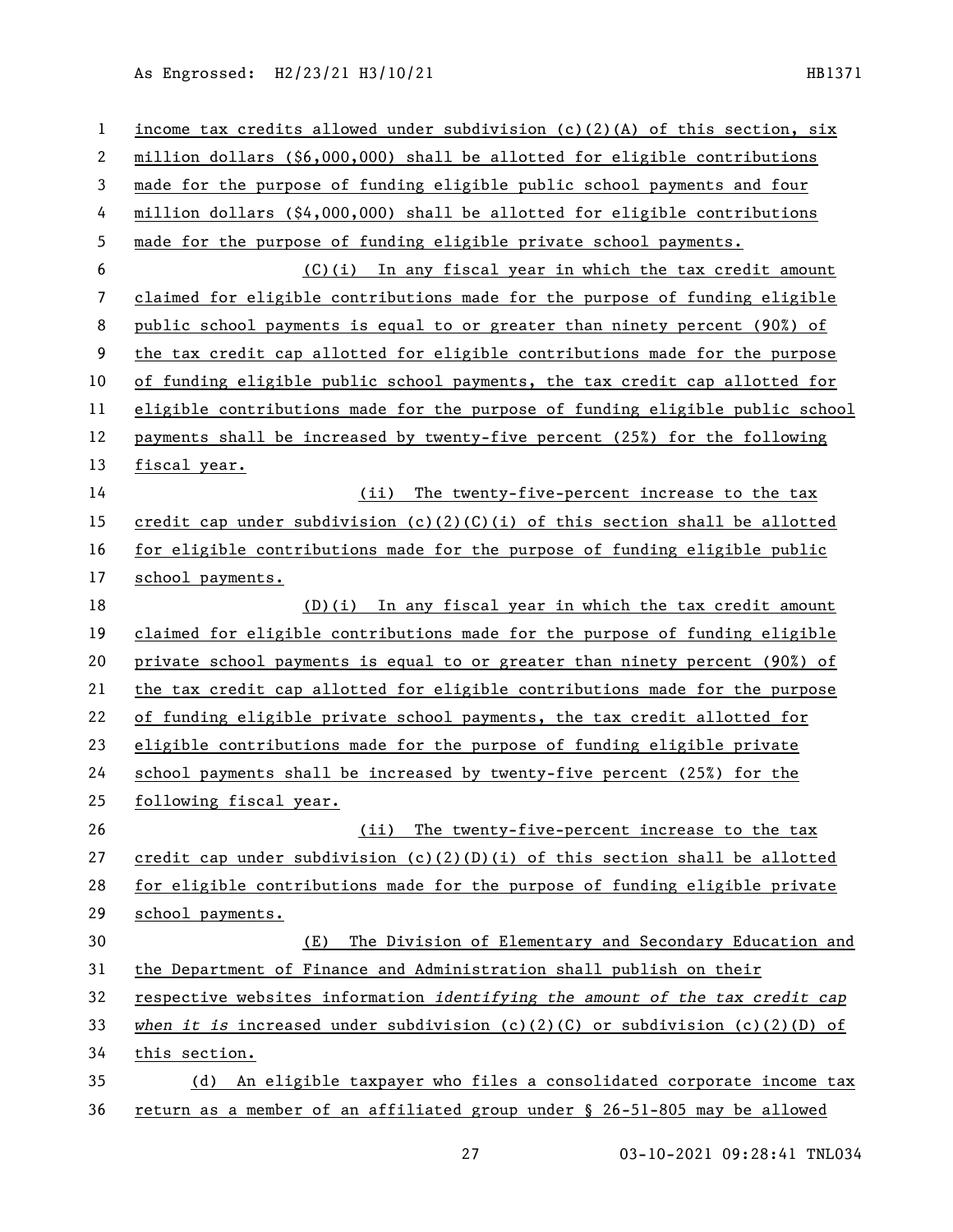| $\mathbf{1}$ | the state income tax credit under this section on a consolidated return basis |
|--------------|-------------------------------------------------------------------------------|
| 2            | subject to the limitations established under subsection (c) of this section.  |
| 3            | Spouses who file separately on the same income tax form for a tax<br>(e)      |
| 4            | year in which they could have filed a joint return may each claim only one-   |
| 5            | half (1/2) of the state income tax credit that would have been allowed for a  |
| 6            | joint return under this section.                                              |
| 7            | $(f)(1)$ An eligible taxpayer who seeks to carry forward an unused            |
| 8            | amount of the state income tax credit under this section shall:               |
| 9            | (A) Submit an application for allocation of tax credits;                      |
| 10           | or                                                                            |
| 11           | $(B)(i)$ Carry forward credits in the year that the eligible                  |
| 12           | taxpayer intends to use the carry-forward credits.                            |
| 13           | (ii) Any unused state income tax credit under this                            |
| 14           | section may be carried forward for five (5) consecutive years following the   |
| 15           | tax year in which the state income tax credit was earned.                     |
| 16           | (2) An eligible taxpayer shall not convey, assign, or transfer                |
| 17           | the state income tax credit under this section to another entity unless all   |
| 18           | of the assets of the taxpayer are conveyed, assigned, or transferred in the   |
| 19           | same transaction.                                                             |
| 20           | (g) For purposes of this section, an eligible contribution for which a        |
| 21           | state income tax credit is claimed that is made on or before the fifteenth    |
| 22           | day of the fourth month following the close of the tax year:                  |
| 23           | Applies to either the current or preceding tax year; and<br>(1)               |
| 24           | (2) Is considered to have been made on the last day of the tax                |
| 25           | year.                                                                         |
| 26           | (h) An application for a state income tax credit under this section           |
| 27           | shall be submitted to the department, in coordination with the division, if   |
| 28           | necessary, on forms established by rule of the division.                      |
| 29           | (i) The division shall develop a cooperative agreement, in                    |
| 30           | coordination with the department, if necessary, to assist in the              |
| 31           | administration of this section.                                               |
| 32           | The department shall, in coordination with the division, if<br>(i)            |
| 33           | necessary, adopt rules necessary to administer this section, including        |
| 34           | without limitation rules governing the allocation of state tax credits and    |
| 35           | carry-forward credits under this section on a first-come, first-served basis. |
| 36           |                                                                               |